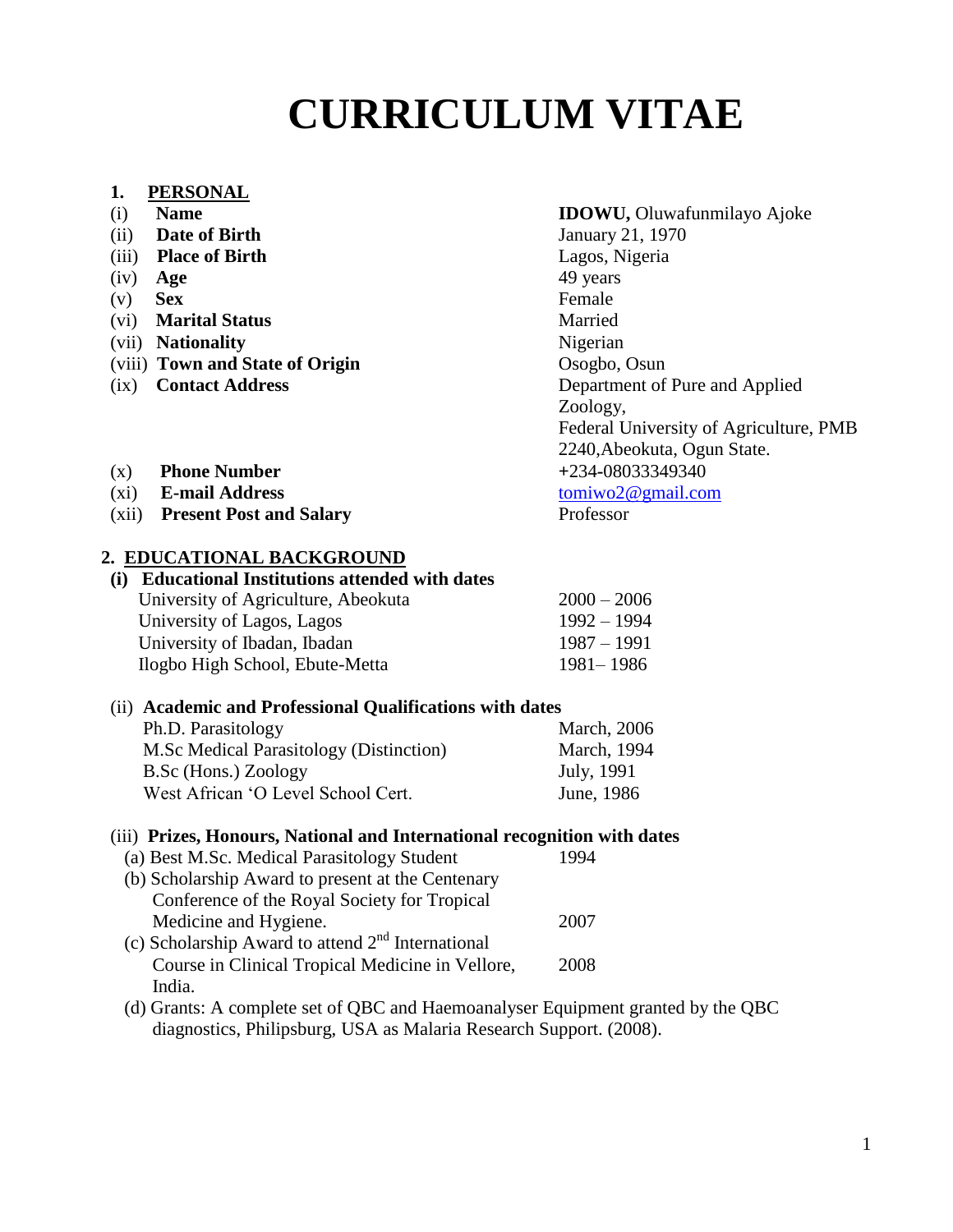# **3a.WORK EXPERIENCE**

| <b>Professor</b>                |                                               |                |
|---------------------------------|-----------------------------------------------|----------------|
|                                 | Federal University of Agriculture, Abeokuta   | $2015$ to date |
| <b>Reader</b>                   |                                               |                |
|                                 | Federal University of Agriculture, Abeokuta   | $2012 - 2015$  |
| <b>Senior Lecturer</b>          |                                               |                |
|                                 | Federal University of Agriculture, Abeokuta   | $2008 - 2012.$ |
| Lecturer I                      |                                               |                |
|                                 | Federal University of Agriculture, Abeokuta   | $2005 - 2008$  |
| <b>Lecturer II</b>              |                                               |                |
|                                 | Federal University of Agriculture, Abeokuta   | $2001 - 2005$  |
| <b>Assistant Lecturer</b>       |                                               |                |
|                                 | Federal University of Agriculture, Abeokuta   | $2000 - 2001$  |
| <b>Master Grade1 Tutor</b>      |                                               |                |
|                                 | <b>Ogun State Teaching Service Commission</b> | $1999 - 2000$  |
| <b>DFRRI Monitoring Officer</b> |                                               |                |
|                                 | Kaduna State Government (NYSC)                | 1991 – 1992    |

# **3b.Courses Taught At The University Of Agriculture, Abeokuta**

| <b>COURSES</b>                               | <b>CODE</b>    | <b>UNITS</b>  | <b>PERIOD</b> |
|----------------------------------------------|----------------|---------------|---------------|
| <b>Practical Biology 1</b>                   | <b>BIO 191</b> | 1 unit        | 2000 to date  |
| <b>Practical Biology II</b>                  | <b>BIO 192</b> | 1 unit        | 2000 to date  |
| <b>Introductory Physiology I</b>             | <b>BIO 103</b> | 2 units       | 2000 to 2010  |
| <b>Introductory Zoololgy</b>                 | <b>BIO 102</b> | 2 units       | 2000 to date  |
| <b>Practical Biology II</b>                  | <b>BIO 192</b> | 1 unit        | 2000 to date  |
| <b>General Physiology</b>                    | <b>BIO 206</b> | 2 units       | 2005 to 2006  |
| <b>Invertebrate Zoology</b>                  | ZOO 261        | 3 units       | 2004 to date  |
| <b>Biological Techniques</b>                 | <b>BIO 303</b> | 2 units       | 2004 to 2005  |
| <b>Field Course</b>                          | <b>BIO 302</b> | 2 units       | 2005 to date  |
| <b>Evolution of Chordates</b>                | ZOO 365        | 2 units       | 2000 to date  |
| Embryology                                   | ZOO 368        | 3 units       | 2008 to date  |
| Nematology                                   | ZOO 370        | 3 units       | 2005 to date  |
| Parasitology I                               | ZOO 363        | 3 units       | 2000 to date  |
| Parasitology II                              | ZOO 463        | 3 units       | 2000 to date  |
| <b>Animal Behaviour</b>                      | ZOO 466        | 2 units       | 2001 to date  |
| <b>Supervision of Undergraduate Seminars</b> | ZOO 497        | 2units        | 2000 to date  |
| Supervision of B.Sc Projects                 | ZOO 499        | <b>6units</b> | 2000 to date  |
| Diseases Caused by Protozoans                | ZOO 703        | 3units        | 2005 to date  |
| Diseases Caused by Helminthes                | ZOO 705        | 3units        | 2005 to date  |
| Supervision of M.Sc Seminars                 | <b>BIO701</b>  | 2units        | 2005 to date  |
| Supervision of M.Sc Projects                 | <b>BIO799</b>  | <b>6units</b> | 2005 to date  |
|                                              |                |               |               |

#### **Project Supervision:**

**(i)Undergraduate:** 85 students to date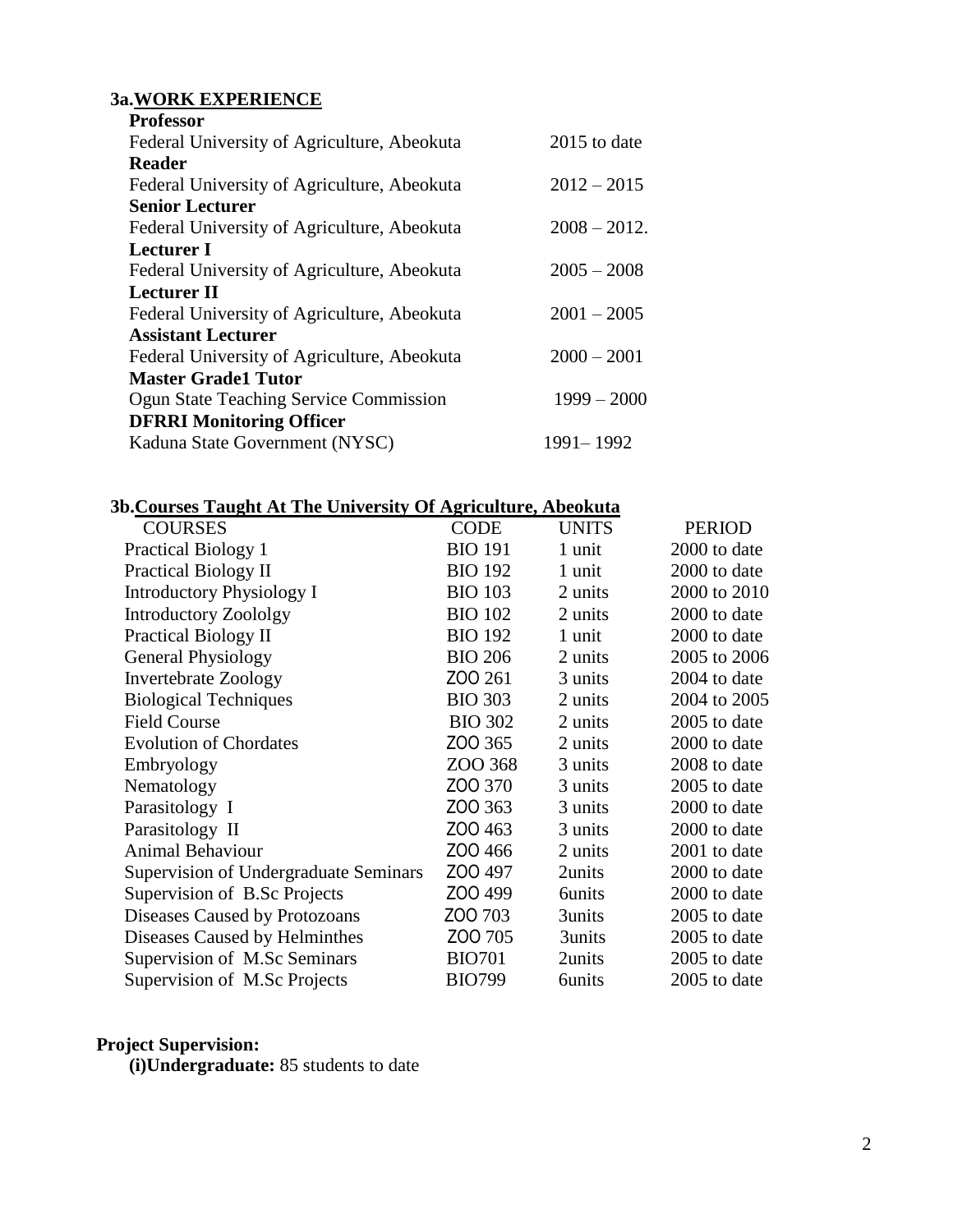#### **4. SPECIAL ASSIGNMENTS/COMMUNITY SERVICE.**

|                    | (4a) University Assignments                                               |                      |
|--------------------|---------------------------------------------------------------------------|----------------------|
| (i)                | Member, COLNAS College of Board                                           | 2000 to 2014         |
| (ii)               | Member, COLBIOS College Board                                             | 2014 to date         |
| (iii)              | Secretary, Department of Biological Sciences Board                        | 2005 to 2009         |
| (iv)               | Voluntary Councellor, USG/Nigeria Partner for HIV and                     |                      |
|                    | AIDS Relief-UNAAB Chapter                                                 | 2005 to date         |
| (v)                | <b>COLNAS Representative to COLVET Board.</b>                             | 2005 to 2008         |
| (vi)               | 200 Level Coordinator, Department of Biological Sciences                  | 2006/2007            |
| (vii)              | Member, Ad-hoc Committee on Privatization of                              |                      |
|                    | <b>COLNAS Canteen Services</b>                                            | March, 2007          |
| (viii)             | COLNAS Representative to COLANIM Board.                                   | 2008 to 2010         |
| (ix)               | Facilitator, Training on Best Practices in Biomedical Research            | <b>May 2008</b>      |
| (x)                | <b>COLNAS</b> Representative to ACADA Challenge Committee.                | June/July 2008       |
| $(x_i)$            | Member, Accommodation and Transport Committee                             |                      |
|                    | of the 3 <sup>rd</sup> Conference on Science and Development.             | 2008                 |
| (xii)              | <b>Departmental Representative to COLNAS College Board</b>                |                      |
|                    | of Studies                                                                | 2008                 |
| (xiii)             | <b>Member</b> College Committee on Examinations and Results               | 2010 to 2011         |
|                    | (COLNAS COCER).                                                           |                      |
| (xiv)              | Member Ogun State Technical Committee on Malaria Control.                 | 2011 to date.        |
| $\left( xy\right)$ | <b>Chairman, First Poster Competition for Final Year Biology</b>          |                      |
|                    | <b>Students</b>                                                           | June, 2013           |
| (xvi)              | Member Independent Corrupt Practices and Other Related                    |                      |
|                    | Offences Commission (ICPC)- Anti-Corruption and Transparency 2013 to date |                      |
|                    | Monitoring (FUNAAB)                                                       |                      |
| (xvii)             | <b>COLNAS Representative to Community Based Farming</b>                   |                      |
|                    | Scheme (COBFAS) Committee                                                 | 2014                 |
|                    | (xviii) Acting Head of Department (Biological Sciences)                   | March -April, 2014   |
| (xix)              | <b>COLBIOS Representative on Community Based Farming</b>                  |                      |
|                    | Scheme Board (COBFAS) Committee                                           | 2015                 |
| $\left( xx\right)$ | <b>Coordinator-</b> Departmental SIWES                                    | 2014 to date         |
| (xxi)              | <b>Acting Head of Department</b> (Biological Sciences)                    | March -April, 2014   |
| (xxii)             | <b>Acting Head of Department</b> (Pure and Applied Zoology)               | February & June 2014 |
|                    | (xxiii) Staff Adviser to PAZ Student Association, FUNAAB                  | May 2015 till date   |

# **4b. COLNAS Leadership Lecture Series**

Presented a paper titled "The Thief and its Accomplice: Man"s Unending Struggle Against Malaria Parasite" at the 14<sup>th</sup> College of Natural Sciences' Leadership Lecture on the 23<sup>rd</sup> July 2014.

# **4c. Community Services**

- **(i)** Guest Lecture Presented on the 2011 World Malaria Day Symposium titled "" Prevention of Malaria in Pregnancy"" Organised by the Ogun State Ministry of Health and Support for National Malaria Programme(SuNMaP). May, 2011.
- **(ii)** Member, Ogun State Malaria Control Technical Working Group(TWG), Inaugurated in January 2011.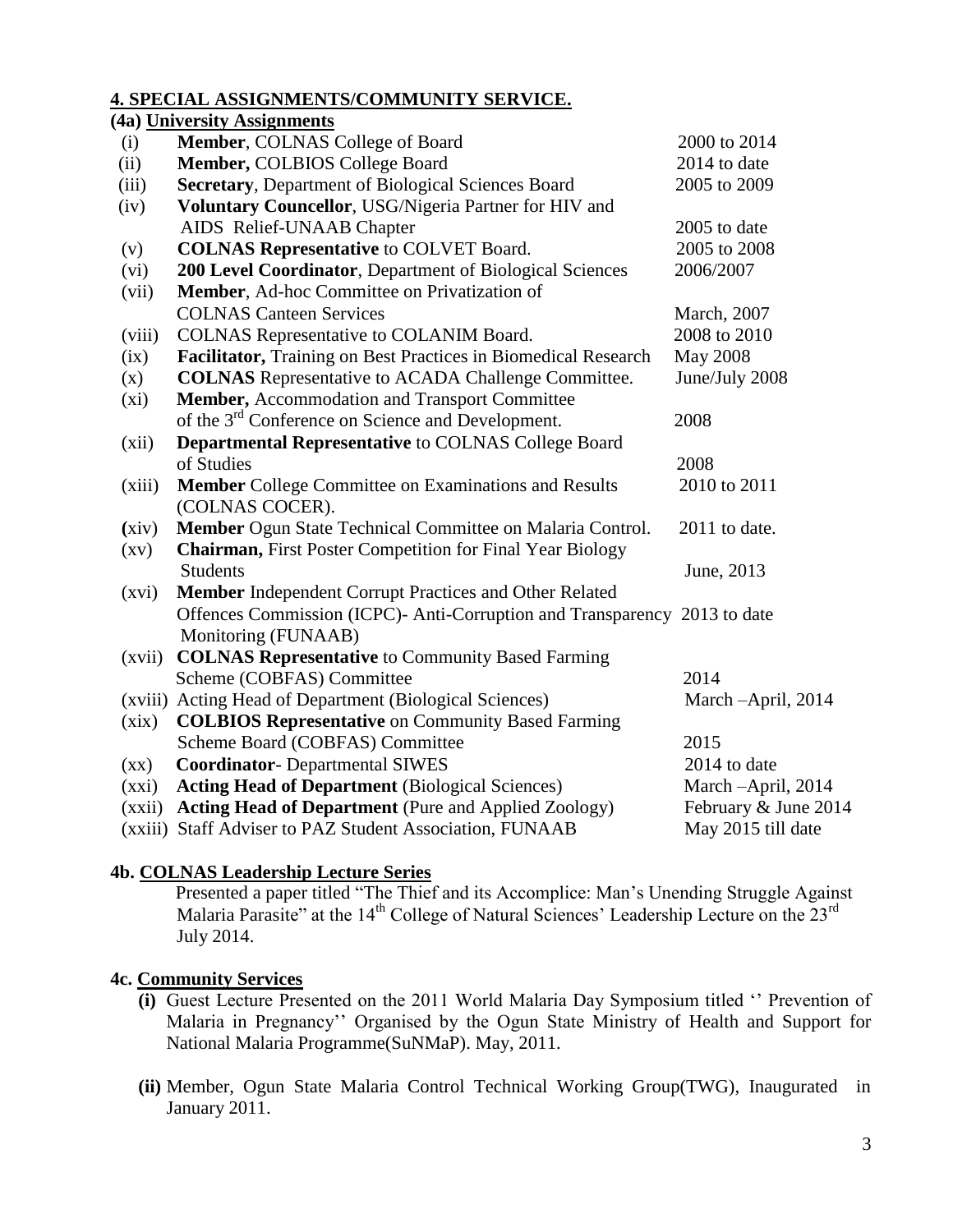# **(iii) University of Agriculture Malaria Control Activities:**

- a. **Acquisition** of Long Lasting Insecticide Treated Net for hostel students November 2010.
- b. **Awareness** lecture to UNAAB hostel students on malaria prevention strategies titled "Mosquitoes and Malaria" January 2011 at the male and female hostel common rooms.
- c. **Acquisition** of Long- Lasting Insecticide Treated Nets (LLIN) For UNAAB Students on Community Based Farming Scheme (June 2011).
- d. **Awareness** lecture to UNAAB Students on Community Based Farming Scheme at Ishaga Orile (June 2011)
- **(iv)** Guest Lecture Presented on the 2010 World Malaria Day Symposium titled "" Counting Malaria Out of Pregnancy). Organised by the Ogun State Primary Health Care Development Board (OGPHECADEB) and Support for National Malaria Programe (SUNMAP). 27<sup>th</sup>, April 2010.
- **(v)** Worked with a team for the Finalization of Programme Management Capacity Building Training Modules for National malaria Control Programme (NMCP)(2011)
- **(vi)** Provision of technical assistance to the Ministry of health and Malaria control programmes in Ogun, Niger, Lagos and Akwa Ibom States to organize State level training of facilitators (SToT) that produced a core team of State based programme management facilitators (2011- 2013).
- (vii) Lead a team to Support the roll out of programme management modules at State level and in designated Local government areas of the Ogun State(2012).
- (viii) Health talks and gift donation to women in Boodo, Ogijan, Ijemo-Fadipe, Ilewo-Orile, Ajana and Odo-erin communities (2004).
- (ix) Health talks to women receiving antenatal care in a traditional birth home in Abeokuta (2001-2003).

# **5. TRAINING PROGRAMMES ATTENDED**

- **(i)** A 2 day training on Statistics and Data Analysis Organized by Health Development Guild Nigeria held at 3Js Hotel, Abuja between  $16^{th}$  and  $17^{th}$  November, 2014.
- **(ii)** A 2 Day Step-Down Capacity Building Training on "Work-Based Learning, Job Analysis and Career Placement" organized by SIWES Directorate FUNAAB held at International Scholars Centre between  $\overline{7}^{\text{th}}$  and  $8^{\text{th}}$  July, 2014.
- **(iii)** Membership training of the Health Development Guild-Nigeria (HDgN). Organized by Treeshade Associates. Four Contacts between February and November 2014 in Makurdi and Abuja.
- **(ii)** Workshop on Statistical Analysis and Data Management; Organized by FUNAAB **Consults** (FUCONS) held at FUNAAB International Scholars Centre between  $10<sup>th</sup>$  and  $12<sup>th</sup>$  April, 2013.
- **(iii)** Workshop on Integrated Disease Surveillance and Response (IDSR) in West Africa, Organised by the Nigerian Academy of Science, held at the Sheraton Hotel and Towers, Abuja, Nigeria,  $3<sup>rd</sup>$  and  $4<sup>th</sup>$  August 2010.
- **(iv)** First West African Regional Cell Biology Workshop, Organised by the The American Society for Cell Biology, held at the University of Ghana. 13<sup>th</sup>-24 July, 2009.
- **(v)** 12th Summer Course in Practical Biotechnology, organized by UNAAB Biotechnology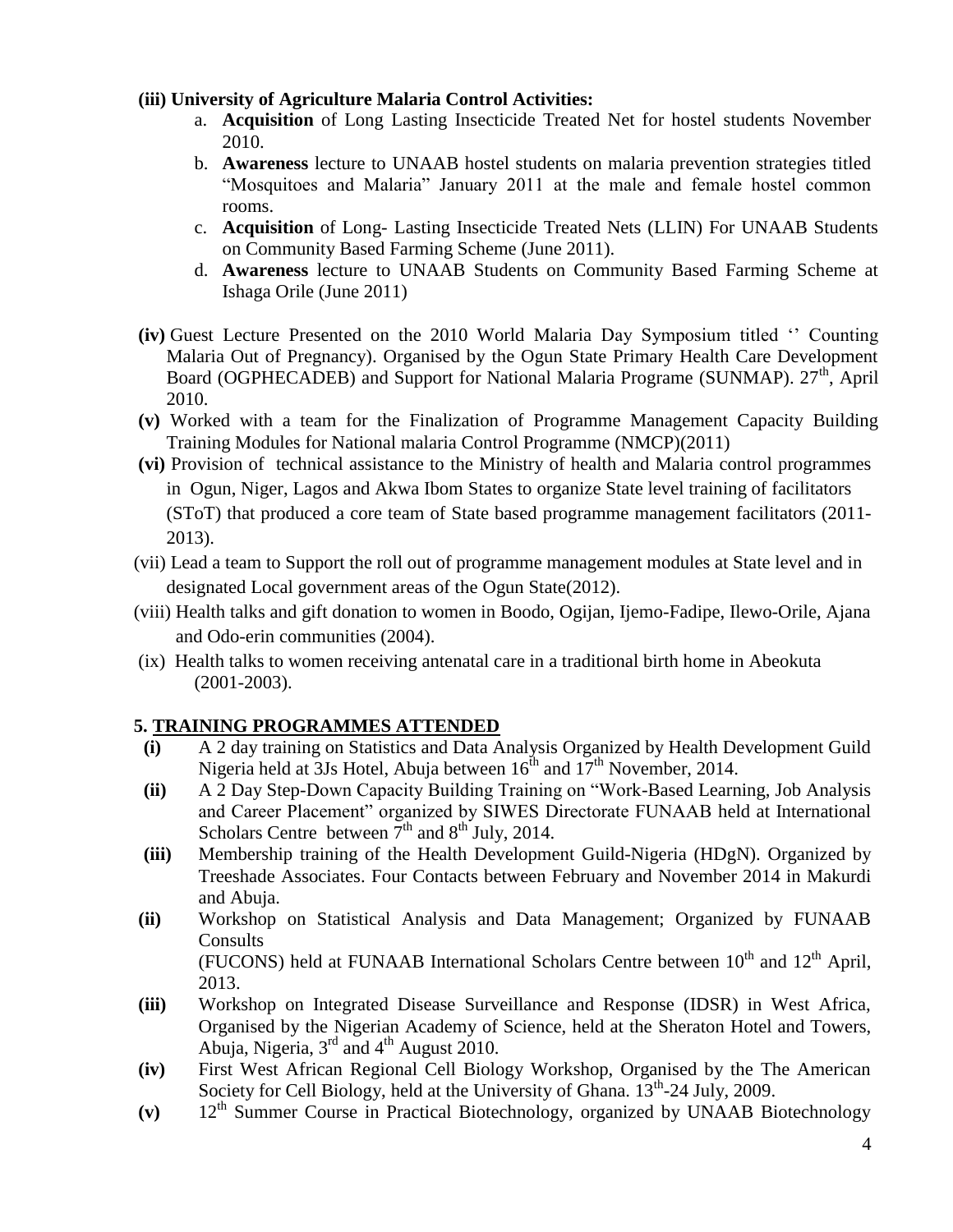Centre supported by World Bank Project for Science and Technology Education Post Basic, Abeokuta, Nigeria.  $5<sup>th</sup>$ -11<sup>th</sup> July, 2009.

- **(vi)** Workshop on Ethical Issues in the Control of Malaria and HIV/AIDS in Africa organized by the Parasitology and Public Health Society of Nigeria(PPSN) South West Zone, Lagos, June 23-25, 2009.
- **(vii)** Second Intenational Short Course in Clinical Tropical Medicine Organised by Infectious Diseases Training Research Centre- CMC, Vellore, India Jan. 21- Feb. 2 2008.
- **(viii)** USG/ NIGERIA Partnership for HIV and AIDS Relief (PEPFAR) UNAAB 2005. HIV/ AIDS Voluntary Counseling and Testing Counselor).

#### **5b. Conferences, Workshops and Trainings Attended.**

#### *International Conferences attended with dates*

- **(i)** Biomed Central Conference themed "Challenges in Malaria Research" organized by the Malaria Journal held between  $22<sup>nd</sup>$  and  $24<sup>th</sup>$  September, 2014
- **(ii)** World Society for Pediatric Infectious Diseases Conference, Held at Cape Town Conference Centre, Cape Town, South Africa. November 19- 22 November, 2013.
- **(iii)** Gordon Research Conference on Tropical Infectious Diseases. Held at Galveston Hotel Texas, United State of America between 10<sup>th</sup> -15<sup>th</sup> February, 2013.
- **(iv)** Public Health Conference on Health and Wellbeing (organized by the Royal Society for Public Health) held at Friends House, 173-177 Euston Road, London, NW1 2BJ between 8<sup>th</sup> and 9th September 2011.
- **(v)** Autumn Symposium of the British Society for Parasitology held at the Wolfson Research Institute, Durham University, United Kingdom. 23-24 September,2010.
- **(vi)** Biennial Meeting of the Royal Society of Tropical Medicine and Hygiene held at Liverpool University, Liverpool, United Kingdom. 8-10 September, 2010.
- **(vii)** International Health and Tropical Medicine Conference (The Annual Meeting of the Royal Society of Tropical Medicine and Hygiene,  $17<sup>th</sup>$ -19<sup>th</sup> September, 2008, Brighton, UK.
- **(viii)** 1  $1<sup>st</sup>$  African Health Research Organisation(AHRO)International Malaria Symposium held at Ghana; August 12-13, 2008.
- **(ix)** Centenary conference of the Royal Society of Tropical Medicine and Hygiene held at Queen Elizabeth II Conference Centre, London, UK; September 13-15, 2007.
- $(x)$  $2<sup>nd</sup>$  International Conference of the Journal of Travel Medicine and Infectious Disease held at Church House, Dean"s Yard, Westminster, London, UK; September 12, 2007.

#### *Local Conferences attended with dates*

- **(i)** Malaria Conference themed "Building Holistic Efforts Towards Control of Malaria" (Organized by Medicare Nigeria) held at Covenent University Ota, Ogun State, Nigeria between  $27<sup>th</sup>$  and  $28<sup>th</sup>$  July,  $2011$ .
- **(ii)** 33 33<sup>rd</sup> Annual Conference of the Parasitology and Public Health Society of Nigeria held at Usman Danfodiyo University, Sokoto. Nov. 17- 20, 2009.
- **(iii)** Annual Seminar of the Malaria Society of Nigeria (MSN) 2008 Themed: Stemming Malaria Burden in Nigeria Through Strategic Actions in Research Policy. Held at the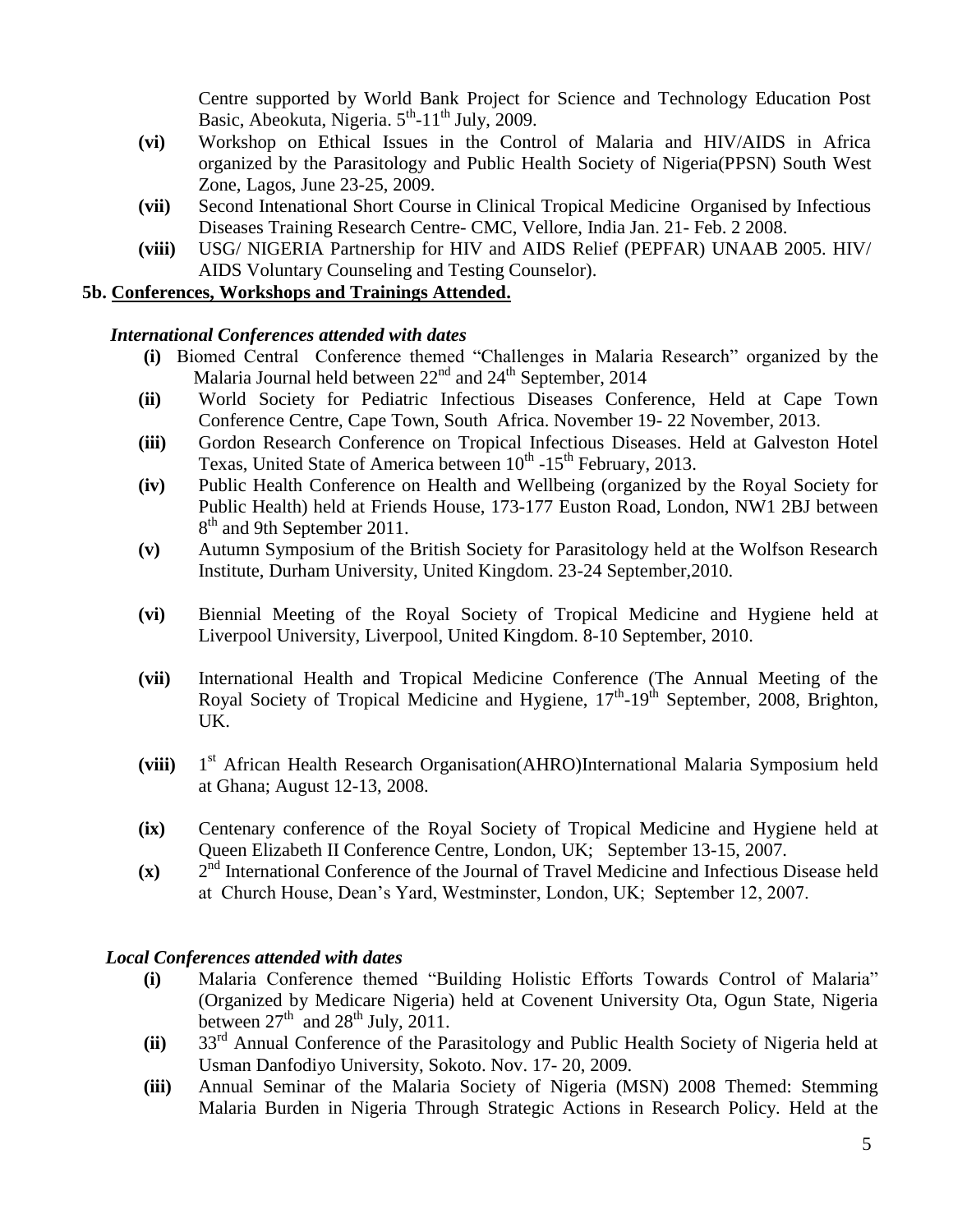Nigerian Institute of Medical Research(NIMR) Yaba, Lagos on the 30<sup>th</sup> October, 2008.

- **(iv)** 2  $2<sup>nd</sup>$  International Conference on Science and National Development held at University of Agriculture, Abeokuta;  $25<sup>th</sup> - 28<sup>th</sup>$  October, 2006.
- **(v)** The 29th Conference of the Nigeria Society for Parasitology held at University of Agriculture, Abeokuta; September 21-24, 2005.
- **(vi)** 1 1<sup>st</sup> International Conference on Science and National Development held at University of Agriculture, Abeokuta;  $25<sup>th</sup> - 28<sup>th</sup>$  October, 2004.
- (vii) 27<sup>th</sup> Annual Conference of the Nigerian Society for Parasitology held at the National Institute for Medical Research, Yaba, Lagos. Seprember; 24-27, 2003.

# **6. COMMENDATION**

- **(i)** Commendation on Acquisition of free Long Lasting Insecticide Nets(LLIN) for University of Agriculture Hostel Students and Students on Community Based Farming Scheme in rural communities (2011).
- **(ii)** Commendation by the Dean for diligence, intuitiveness and commitment to the development of the College (2010)
- **(iii)** Commendation letter from the Vice-Chancellor for organizing training on best practices in basic biomedical research for final year and post graduate students in University of Agriculture, Abeokuta, 2008.

# **7. MEMBERSHIP OF PROFESSIONAL BODIES.**

- **(i)** Parasitology and Public Health Society of Nigeria.
- **(ii)** Zoological Society of Nigeria
- **(iii)** Fellow of the Royal Society of Tropical Medicine and Hygiene
- **(iv)** American Society for Cell Biology.
- **(v)** Malaria Society of Nigeria
- **(vi)** Health Development Guild Nigeria (HDgN)

# 8. **RESEARCH INTERES:**

# **(a)Research Completed**

# **S/N Research Title**

- **i** Malaria Parasite Infection in different HIV Serotypes in Abeokuta 2015
- **ii** Occurrence of Placental and Congenital Malaria in Newborns in Abeokuta 2014
- **iii** Biochemical and Haematological Impacts of Malaria and HIV Infections among Pregnant Women in Abeokuta 2013
- **iv** Malaria Prevention Among Children Under Five Years In A Rural Community in Nigeria 2012
- **v** The Use Of Insecticide Treated Nets and The Effect Of Intermittent Preventive Treatment In Malaria Control Among Pregnant Women In (Olugbo) Odeda Local Government Area Of Ogun State. 2012

# **(b) Research in Progress**

- i. Surveillance for *Plasmodium falciparum* Drug Resistant Strains in Human population.
- ii. Occurrence of Placental and Congenital Malaria in mice.
- **iii.** Studies on abortifacient properties of antimalarial herbs
- **iv.** Assessment of the Effectiveness of Insecticidal paints in the control of malaria in Nigeria
- **v.** Studies on Nosocomia Malaria in Selected Hospitals in Abeokuta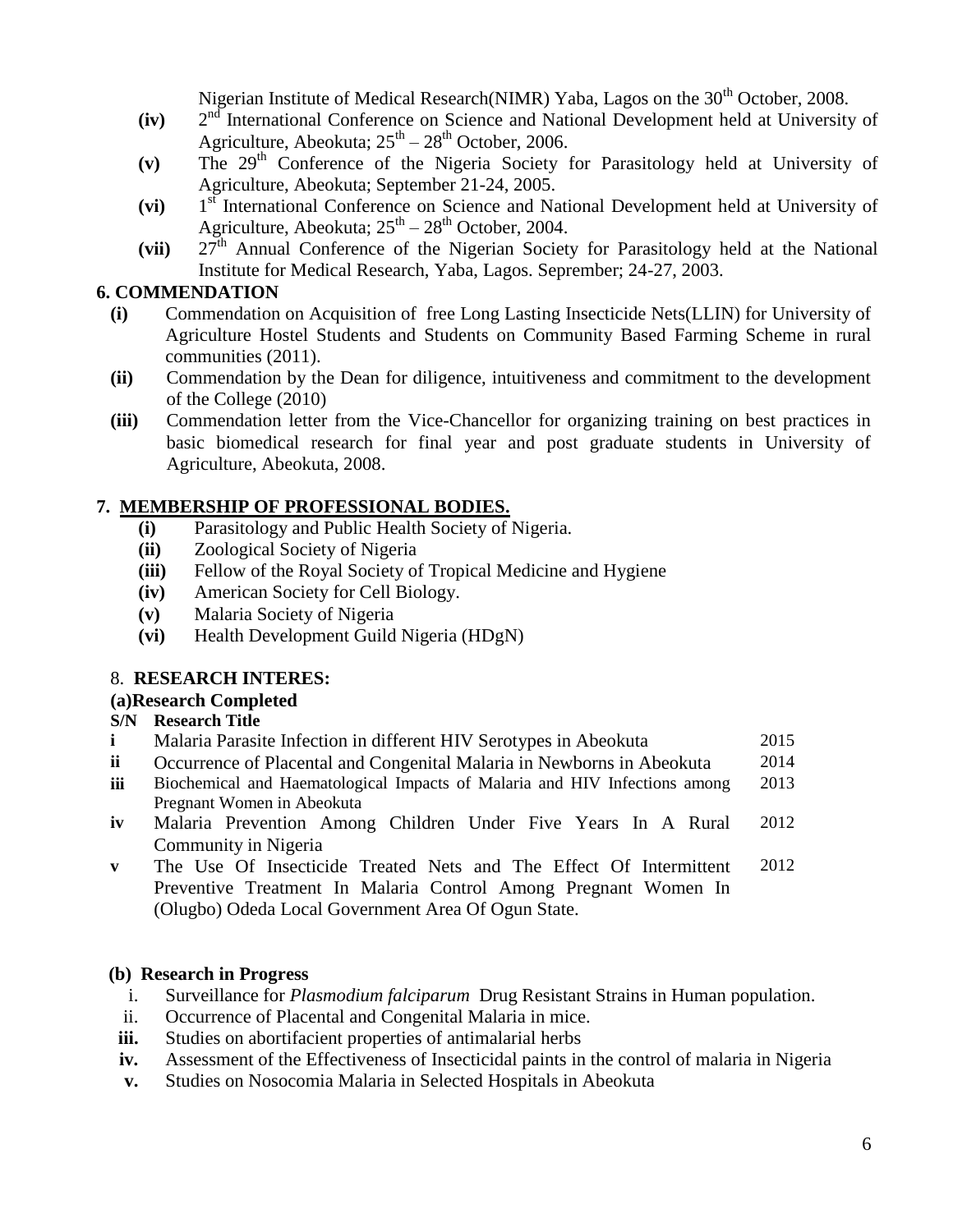# **9. PUBLICATIONS.**

#### **(a)** *Thesis/Dissertation*

- **(i)** Prevalence, Home and Clinical Management of Malaria Infection among Pregnant Women in Abeokuta, Nigeria (Ph.D Thesis, University of Agriculture, Abeokuta 2006)
- **(ii)** Multiplication, morphology and viability of axenically cultivated Trypanosoma vivax in ME 99 and Minimum essential medium (MEM) (M.Sc Thesis, University of Lagos, Lagos 1994)
- **(iii)** Studies on the helminth fauna and food contents of the gastrointestinal tract of *Agama agama* in Ibadan (B.Sc Project,University of Ibadan, Ibadan 1991)

#### **(9b)** *Journal Articles in Prints*

- (1) **†** Idowu, A. B. and **Idowu, O. A**. (1999). Pharmacological properties of the repellent secretion of *Zonocerus variegatus* (Orthoptera; Pyrgomorphidae) *Rev. Biol. Trop***.** 47(4): 1015 – 1020(COSTA RICA) Published by University Costa Rica Available online at http://www.ots.ac.cr/tropiweb/intpages/home.html
- (2) **Idowu, O.A.,** Idowu, A.B., Mafiana, C.F. and Sam-Wobo, S.O. (2000) Multiplication and viability of axenically cultivated *Trypanosoma vivax* in vitro and in vivo. *Bioscience Research Communications. 12(4): 395-400.* Published by Klobex. Available online at http://www.klobex.org/page8.html
- (3) **†** Idowu, A. B.and **Idowu O.A.** (2001). Effect of food plants in the volume of repellent Secretions obtained in adult *Zonocerus variegatus* (L). (Orthoptera; Pyrgomorphidea) *Rev. Biol. Trop***.** 49(2): 679- 684(COSTA RICA) Published by University of Costa Rica Available online at http://www.ots.ac.cr/tropiweb/intpages/home.html
- (4)**†Idowu,O.A.,** C.F. Mafiana and Sotiloye Dapo (2003) Rhesus Negative pregnant women in a traditional Birth home in Abeokuta, Nigeria *African Journal of Biotechnology* 2(8): 241-243 (KENYA). Published by Academic Journals. Available online at http://www.academicjournals.org/AJB/About.htm
- (5) **Idowu,O.A.,** C.F. Mafiana, Adu, O.O.and Sotiloye Dapo (2005). Occurrence of Plasmodium and Intestinal Helminth infection among anaemic pregnant women in Abeeokuta. *The Zoologist* 3: 40-454. Published by Zoological Society of Nigeria. Available on line at http://trove.nla.gov.au/work/30227709?selectedversion=NBD26848634
- (6). **† Idowu,O.A**., C.F. Mafiana and Sotiloye Dapo (2005) A survey of anaemia among pregnant women in Abeokuta, Nigeria. *African Health Sciences* 5(4):295-299 (UGANDA). Published by the Faculty of Medicine, Makerere University. Available online at http://www.bioline.org.br/hs
- (7) **†**.**Idowu, O.A.,** C.F. Mafiana, and Sotiloye Dapo (2006) Malaria among pregnant women in Abeokuta, Nigeria. *Tanzania Journal of Health Research* 8(1):28-30 (TANZANIA). Published by Health User's Trust Fund (HRUTF) ISSN: 1821-6404. Available online at <http://www.bioline.org.br/th>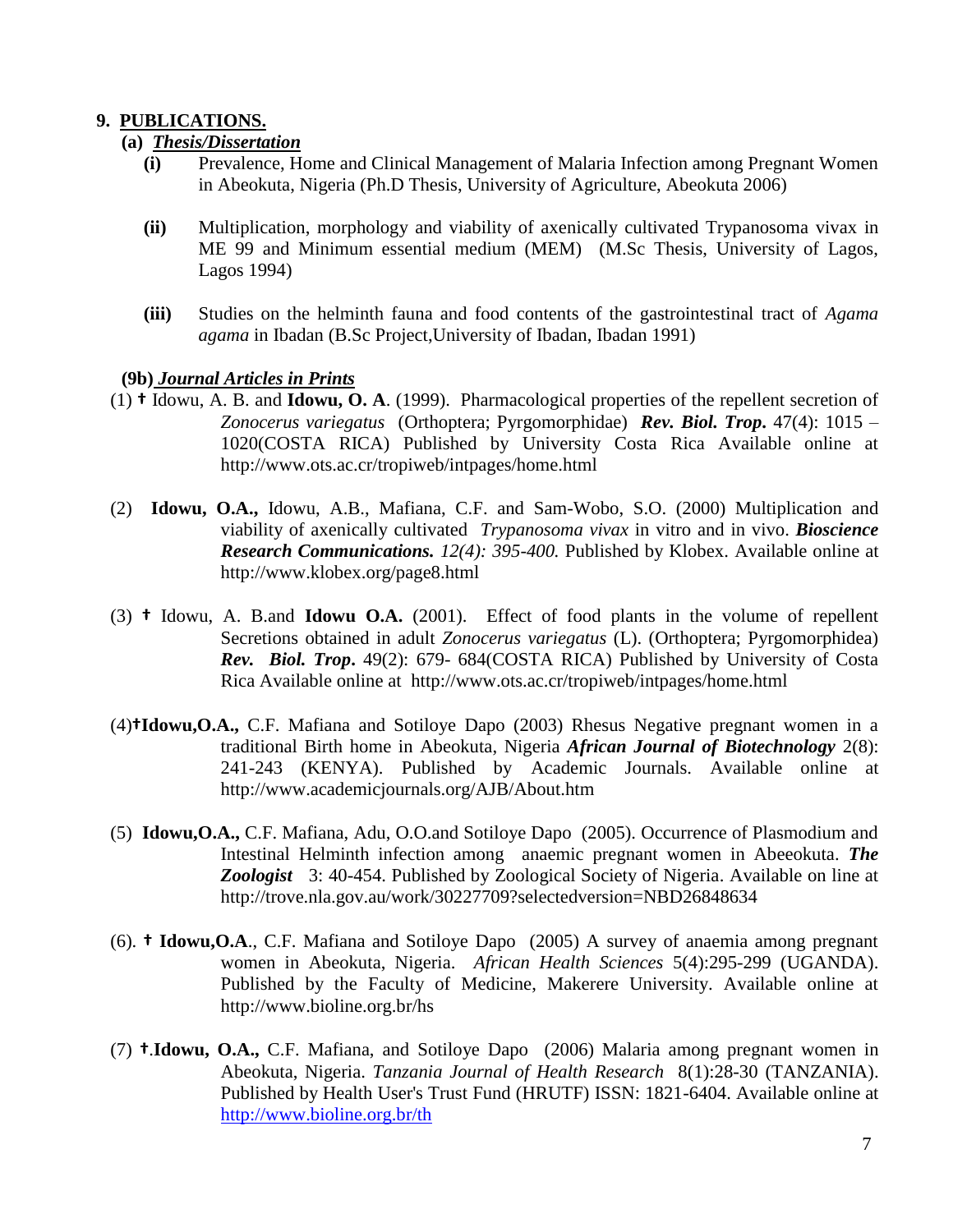- (8). **† Idowu O.A**, Apalara S.B and Lasisi A.A (2006) Malaria Control: Assessment of quality of Chloroquine tablets sold by drug vendorsin Abeokuta, Nigeria. *Tanzania Journal of Health Research* 8(1):45-46 (TANZANIA). Published by Health User's Trust Fund (HRUTF) ISSN: 1821-6404. Available online at<http://www.bioline.org.br/th>
- (9) **† Idowu,O.A**., and Rowland S.A. (2006) Prevalence of Orally Faecal Parasites and personal hygiene of food handlers in Abeokuta. *African Health Sciences* 6(3):160-N 164(UGANDA). Published by the Faculty ofMedicine, Makerere University.Available online at http://www.bioline.org.br/hs.
- (10) Sam-Wobo, S. O., Oyeyemi, O. A., **Idowu, O. A**. and Afolarin, A. (2006) Assessment of health knowledge and risk factors associated with intestinal helminths in tertiary schools in Abeokuta, Nigeria. *The Nigerian Journal of Parasitology* 27:76-80. Published by the Parasitology and Public Health Society of Nigeria ISSN: 1117-4145. Available online athttp://www.ajol.info/index.php/njpar.
- (11) **Idowu, O.A**. and Mafiana, C.F.(2007) Malaria in Pregnancy: Knowledge, Attitude and Practices of Pregnant Women in Abeokuta, Nigeria. *The Nigerian Journal of Parasitology* 28(2)61-64. Published by the Parasitology and Public Health Society of Nigeria ISSN: 1117-4145. Available online at http://www.ajol.info/index.php/njpar.
- (12) **Idowu O.A,** Sam-Wobo S.O and Olorode, N.O (2007) Fascioliasis: Prevalence, protein content and attitude of meat sellers to infected livers of slaughtered cattle in Abeokuta. . *The Nigerian Journal of Parasitology* 28(2)125-128. Published by the Parasitology and Public Health Society of Nigeria ISSN: 1117-4145. Available online at http://www.ajol.info/index.php/njpar.
- (13) **† Idowu, O.A**. and Mafiana C.F. I.J. Luwoye and O. Adehanloye (2008). Perceptions and home management practices of malaria in some rural communities in Abeokuta, Nigeria. *Travel medicine and Infectious Disease* 6: 210-214(UNITED KINGDOM). Published by Elsevier for International Society for Infectious Diseases Available online at <http://www.sciencedirect.com/science/journal/14778939>
- (14) **† Idowu O.A**, Mafiana C.F and Sotiloye Dapo (2008). Traditional birth home attendance and its implications for malaria control during pregnancy in Abeokuta, Nigeria. *Transactions of the Royal Society of Tropical Medicine and Hygiene* 102:679-684 (UNITED KINGDOM). Published by the Elsevier for the Royal Society of Tropical Medicine and Hygiene (RSTMH). Available online at http://www.sciencedirect.com/science/journal/00
- (15) Sam-Wobo, S.O., Mafiana, C. F., Agwuegbo, S., Adebanji, A. O., Agbeyangi, O and **Idowu, O. A.** (2008). Incidence of Ascariasis infection among primary school children in Ogun State, Nigeria: A Generalized Linear Model Approach *The Nigerian Journal of Parasitology* 29 (1): 32-37. Published by the Parasitology and Public Health Society of Nigeria ISSN: 1117-4145. Available online at http://www.ajol.info/index.php/njpar.
- (16) **†**Oluwole, A.S, Ekpo, U.F., Mafiana, C.F., Adeofun, C.O., **Idowu, O.A**.(2009). Preliminary Study on Temporal Variatios in Biting Activity of *Simulium damnosum s.l*. in Abeokuta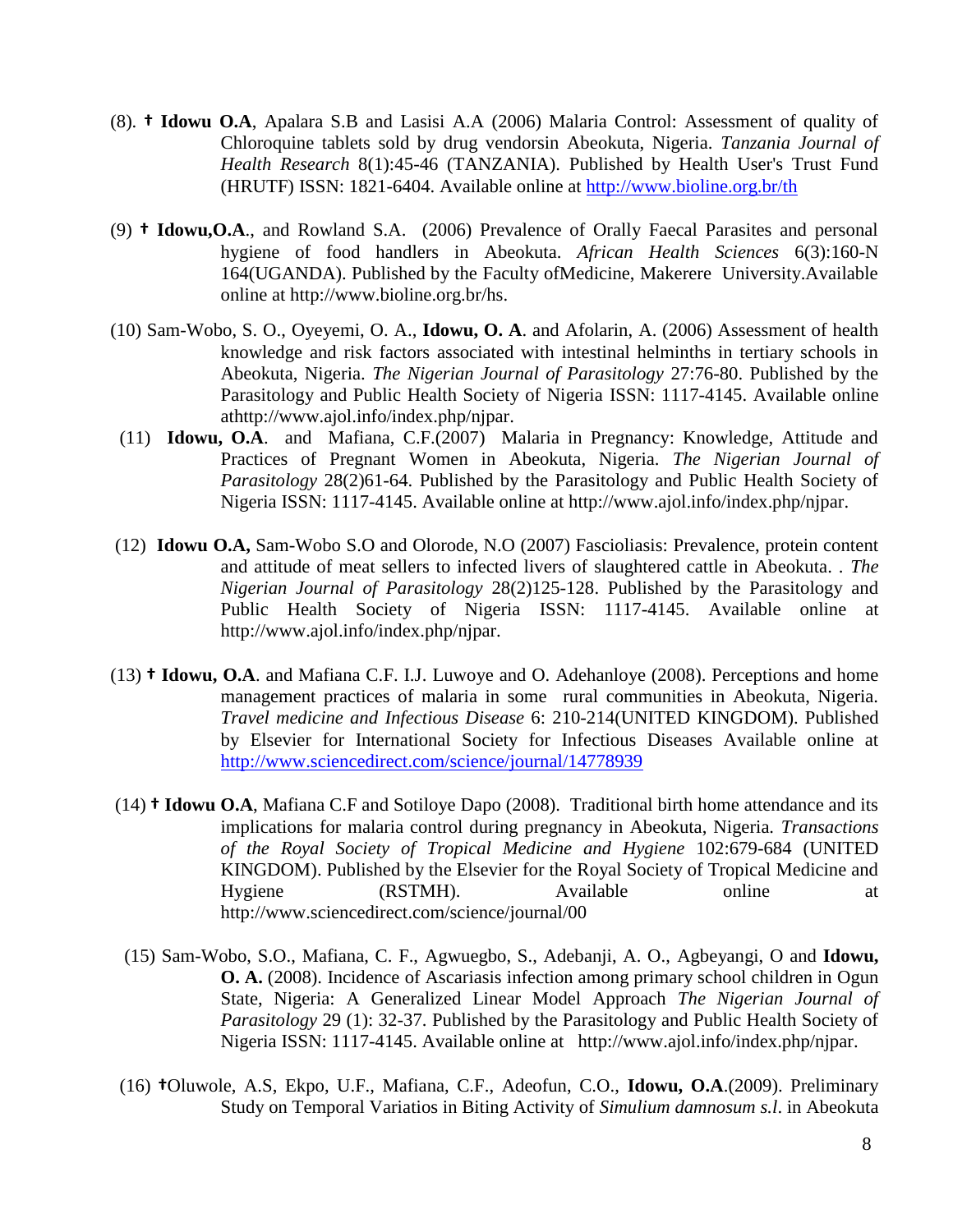North LGA, Ogun State Nigeria. *Parasites and Vectors* 2:55. Published by Biomed Central (UNITED KINGDOM). Available online at http://www.parasitesandvectors.com/

- (17)**Idowu, O.A**, Jimoh, W; Obe V.O (2009). Transfusion malaria: Infectivity and Multiplication of *Plasmodium berghei* stored at 4<sup>o</sup>C for various time intervals. *International Journal of Malaria and Tropical Diseases* 5: 99-103. Published by the Malaria Society of Nigeria. ISSN: 1596-3381. Available online at http://www.ajol.info/index.php/ijmtd/index
- (18) **†** Adeleke, M.A., Mafiana, C.F., Idowu, A.B., Sam-Wobo, S.O., **Idowu, O.A** (2010). Population Dynamics of Indoor Sampled Mosquitoes and their Implication in Disease Transmission in Abeokuta, South-Western Nigeria. *Journal of Vector Borne Diseases* 47: 33-38(INDIA). Published by Indian Council Of Medical Research (ICMR). Available online at http://www.mrcindia.org/journal/
- (19) **Idowu, O.A**., Ajana O.O., Soniran, S.T ,and Aworinde, D.O.(2010). Ethnobotanical Survey of Antimalarial Plants Used in Ogun state Southwest-Nigeria. *African Journal of Pharmacy and Pharmacology* 4(2): 55-60. Published by Academic Journals. Available online at http://www.academicjournals.org/ajpp/About.htm
- (20) Olukunle, J.O, Abatan, M.O., Soniran, O.T., Takeet,M .I., **Idowu, O.A**., Akande,F.A., Biobaku,K.T. and Jacobs, E.B.(2010). In-vivo Antitrypanosomal Evaluation of Some Medicinal Plant Extracts from Ogun State, Nigeria. *Science World Journal* 5(1): 17- 19. Published by Faculty of Science, Kaduna State University. Available online at [http://www.scienceworldjournal.org/issue/archive.](http://www.scienceworldjournal.org/issue/archive)
- (21) Sam-Wobo, S.O, Igenezoa, A. J, **Idowu, O.A**, Otesile, E.B, Ekpo U.F.and Kehinde O.O.(2010). Bovine trypanosomosis and its impact on cattle in derived savanna areas of Ogun State, Nigeria. *Journal of Public Health and Epidemiology* 1(3): 43-47. Published by academic Journals. Available online at [http://www.academicjournals.org/JPHE/index.htm.](http://www.academicjournals.org/JPHE/index.htm)
- (22) Sam-Wobo S.O, Amusa A.A, **Idowu O.A** and Mafiana C.F(2010). Assessment of HIV and Malaria Infections and Perception among Antenatal Women in Ogun State, Nigeria. Journal *of Natural Sciences. Engineering and Technology, 9(1):115-123(Formerly ASSET:An Internationl Journal).* Published by University of Agriculture, Abeokuta. Available online at http://www.unaab.edu.ng/asset/
- (23) **† Idowu, O.A.,** Sam-Wobo S.O., Oluwole A., Adediran A. S (2011). Awareness, Possession and Use of Insecticide Treated Net for Prevention of malaria in Children Under-five in Abeokuta, Nigeria. Journal *of Paediatrics and Child Health* 47:117-121 (AUSTRALIA). Published by Wiley-Blackwell for the Royal Australasian College of Physicians. Available **at a straight a** at the straight and a continuous at a continuous at a continuous at a continuous at a continuous at a continuous at a continuous at a continuous and a continuous and a continuous and http://onlinelibrary.wiley.com/journal/10.1111/(ISSN)1440-1754
- (24) **† Idowu, O.A.** and Babatunde, O.O (2011). Parasitic infections in Finger- sucking school age children. The *Pediatric Infectious Disease Journal* 30 (9): 791-2. (USA). Published by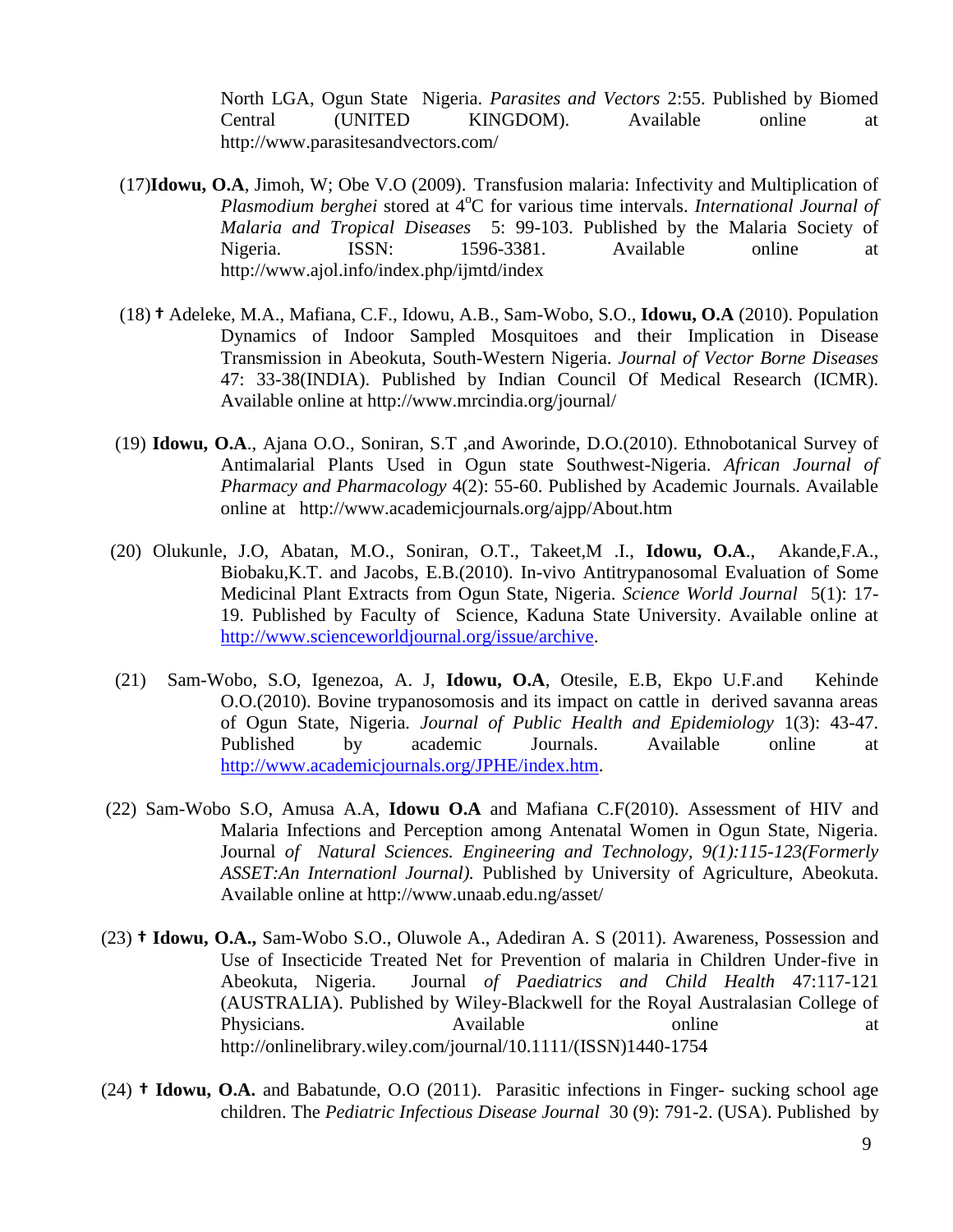Lippincott Williams & Wilkins for the Pediatrics Infectious Diseases Society and European Society for Pediatrics Infectious Diseases. Available online at http://journals.lww.com/pidj/pages/default.aspx .

- (25) **Idowu, O.A.** Adeleke M.A; Junaid O.Q; Funmilayo O.J (2011). Effectiveness of Window Nets of Different Mesh Sizes In The Prevention of Mosquito-Human Contact: Implication for Malaria Control. *International Journal of Malaria and Tropical Diseases.* Vol. 6: 220- 224 Published by the Malaria Society of Nigeria. ISSN:1596-3381.Available online at <http://www.ajol.info/index.php/ijmtd/index>
- (26) Soniran, O.T, **Idowu, O.A**, Idowu, A.B and Ajana O.O (2011). Evaluation of *in vivo* antiplasmodial activities of extracts of Morinda morindiodes (Bak.) in the treatment of malaria. *International Journal of Biomedical and Health Sciences*. Vol.7(4), 299-306. Published by Department of Biochemistry, University of Ilorin. Available online at <http://www.klobex.org/ijbhs.htm>
- **(**27**) †** Soniran, O.T, **Idowu, O.A**,. Ajayi, O. L and Olubi I. C.(2012): Comparative Study on the Effects of Chloroquine and Artesunate on Histopathological Damages Caused by *Plasmodium berghei* in Four Vital Organs of Infected Albino Mice. *Malaria Research and Treatment* Vol 2012 (2012), Article ID 960758, 7 pages doi:10.1155/2012/960758. Published by Hindawi Publishing Corporation. Available online at <http://www.hindawi.com/journal>
- (28)Sam-Wobo, S. O., Asiwaju, R., **Idowu, O. A**., Eromosele, C. O.and Adeleke, M. A (2012). Communal Evaluation of Intestinal Helminthes in some Guineaworm-Controlled Communities in Ogun State, Nigeria. Journal of Entomology and Nematology Vol. 4(2),7-11.DOI:10.5897/JEN11.01Availableonlineat <http://www.academicjournals.org/jen>
- (29) **†Idowu O.A**., Adeleke M.A and Aina T.M (2012): Evaluation of Indoor Breeding Activities of Mosquitoes During the Dry Season in Abeokuta, Southwest Nigeria. *Journal of Environmental Health Research* 12(1): 25-29.Published by the Chartered Institute of Environmental Health(UK) Available online at<http://www.cieh.org/jehr/>
- (30) Soniran O.T **Idowu O.A.;** Kalu K.M; Ngele K.K.1; Ogundapo S.S.1; Ozougwu J.C; Egwua (2012)**.** Comparative Study on the Effect of Intestinal Parasites of Two Land Snails on their Nutritional Composition. *Sciencia Journal* Vol.1:94-98
- (31) Abe, EM. Oluwole, AS. Ojo DA, **Idowu, OA.,** Mafiana, CF., Braide, EI. Ekpo, UF. (2012) Predicting the geospatial distribution of Bulinus snail vector of urinary schistosomiasis in Abeokuta, South western Nigeria. *The Zoologist, 10:*53-60 (2012)
- (32) **† Idowu, O.A** (2014) Effect of Environmental Hygiene and Water Storage on the Prevalence of Malaria among Pregnant Women in Abeokuta, Nigeria. **Health**: Scientific Research Journal. *Health***, 6**, 90-93.doi: 10.4236/health.2014.61014. Published by Scientific Research Publishing Inc.(SCIRP) Delaware, USA. Available online at <http://www.scirp.org/>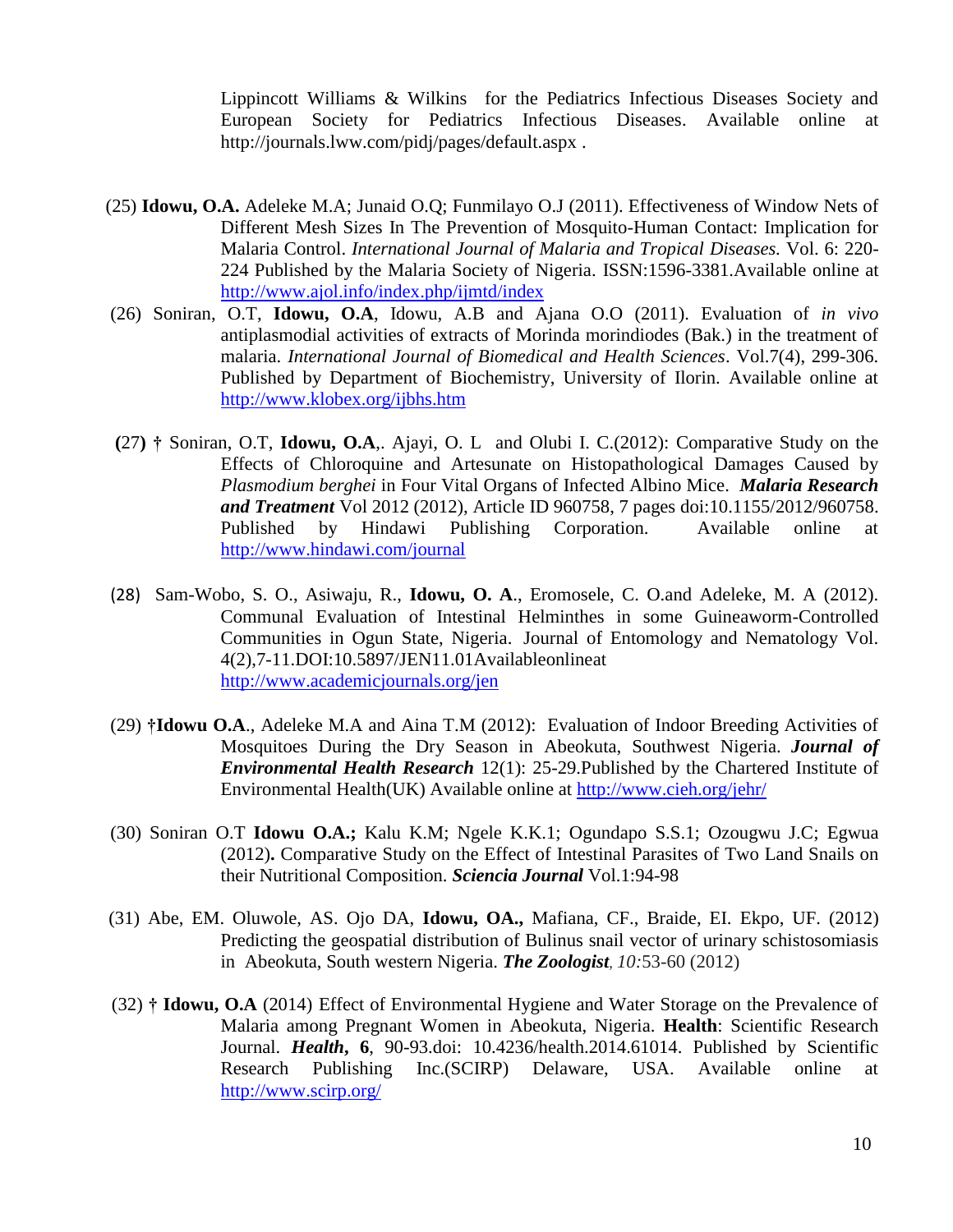- (33)**† Idowu O.A**, Adeleke M. A and Oriaku E.C (2014). Assessment of Natural and Artificial Breeding sites of Mosquitoes in Rural and Urban Areas of Abeokuta, Ogun State, Nigeria. *Munis Journal of Entomology and Zoology*, 9(2): 832-837) Published by Gazi University, Turkey. Avaialble online at<http://www.munisentzool.org/>
- (34) **Idowu, O.A**., Ogundeyi Samuel, Sam-Wobo S.O and Fabusoro E.(2014)., Impact of Enlightenment and Monitoring on the Use of Long Lasting Insecticide Nets For Malaria Prevention among Children Under Five Years in a Rural Community in Nigeria*. Journal of Natural Sciences. Engineering and Technology, (Formerly ASSET: An Internationl Journal),* 13:28-35*.* Published by University of Agriculture, Abeokuta. Available online at http://www.unaab.edu.ng/asset/
- (35) **Idowu, O.A**., Babalola A.S , Olukunle O and Adenubi, O.T. (2014). Antiplasmodial Activities of Combined Extracts of *Morinda morindiodes*, *Morinda lucida* and *Vernonia amygdalina* in *Plasmodium berghei* infected mice. *The Zoologist,* 11:40-45 (2014)
- (36) **Idowu, O.A**;, Soniran, O.T Ajayi O.L.; Olubi I.C (2014): Effect of *Morinda morindiodes*  Extracts on Organs of Mice Infected with *Plasmodium berghei*. *The Nigerian Journal of Parasitology***,** 35(1-2):31-40. Published by the Parasitology and Public Health Society of Nigeria ISSN: 1117-4145. Available online at [http://www.ajol.info/index.php/njpar.](http://www.ajol.info/index.php/njpar)
- (37) **†**Adebayo Lasisi and **Olufunmilayo Idowu**(2014). In vitro anthelmintic and cytotoxic activities of extracts from the stem barks of *Berlinia confusa* (C. Hoyle) and identification of its active constituents. *Journal of Saudi Chemical Society* Vol. 18: 939-944 Published by Elsevier on behalf of King Saud University, Saudi Arabia. Available Online at [http://www.elsevier.com/wps/find/journaldescription.cws\\_home](http://www.elsevier.com/wps/find/journaldescription.cws_home)
- (38) **Idowu, O.A,** Adelabu, M.M., and Babalola, A.S (2015). Impact of Road Construction on Malaria Incidence and Mosquito Abundance in Abeokuta Metropolis. *The Nigerian Journal of Parasitology,.*36(1): 28-32. Published by the Parasitology and Public Health Society of Nigeria ISSN: 1117-4145. Available online at <http://www.ajol.info/index.php/njpar>
- (39) **Idowu, O.A**, Odeyemi Oluwatosin., and Babalola, A.S (2015). Assessment of Accuracy and Effectiveness of Rapid Diagnostic Test for Malaria Diagnosis at Primary Health Centres in Abeokuta, Nigeria. *International Journal of Tropical Disease and Health*  8(3): 90-97. Published by Sciencedomain International. Available online at [www.sciencedomain.org](http://www.sciencedomain.org/)
- (40) **Idowu, O.A**, Sokunbi O.A., and Babalola, A.S (2015). Prevalence of Malaria at Booking Among Antenatal Clients in a Secondary Health Care Facility in Abeokuta, Nigeria. *Clinics in Mother and Child Health 12(2)* Published by OMICS International. Available online at [www.omicsonline.com](http://www.omicsonline.com/)
- (41) **†** Babalola A.S., **Idowu, O.A.,** Sam-Wobo S.O and Fabusoro E.(2015). Risk factors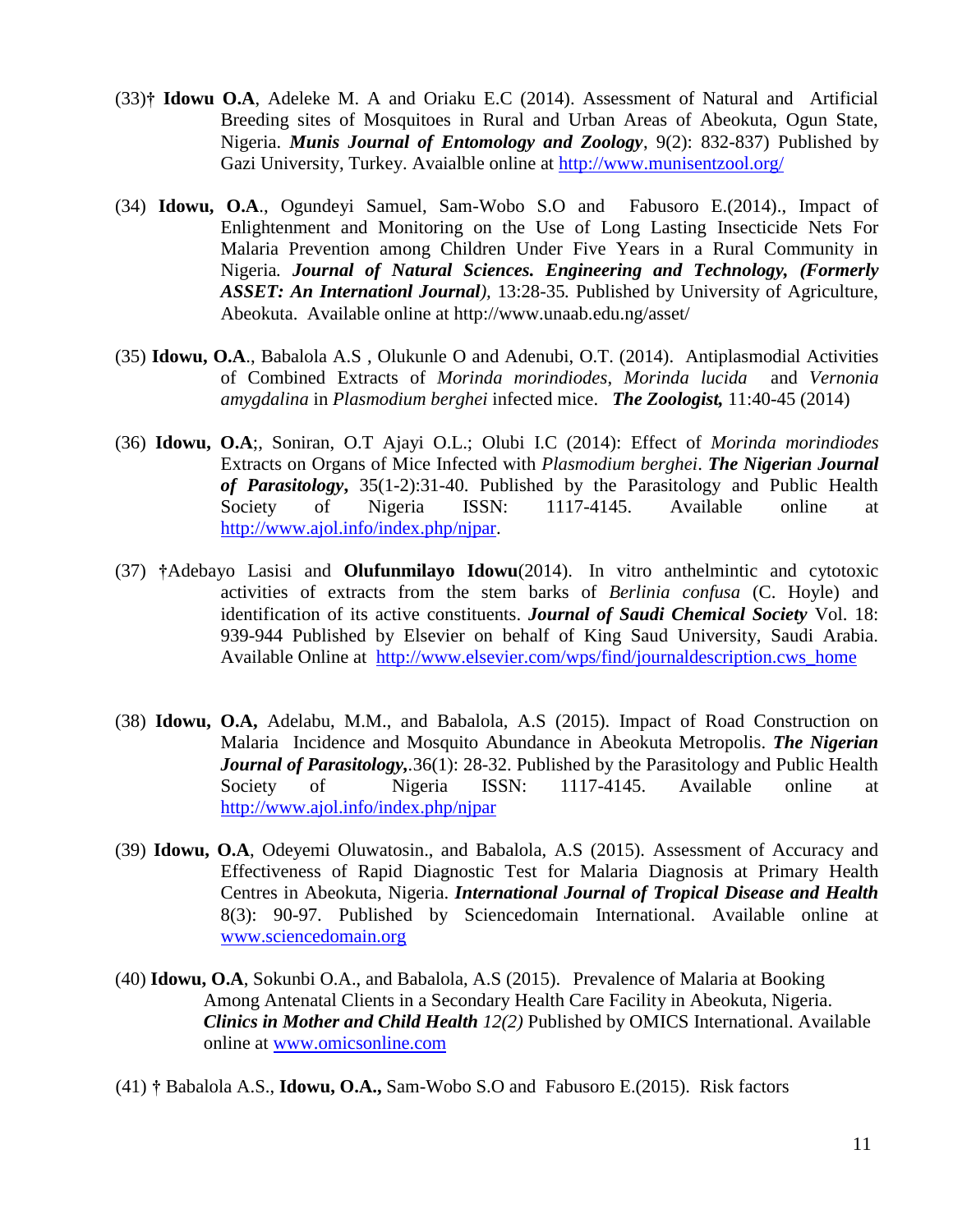Associated with occurrence of placental malaria in a population of parturients in Abeokuta, Ogun State, Nigeria *Malaria World Journal* 6(8) Published by Malaria World. Available online at [www.malariaworld.org](http://www.malariaworld.org/)

- (42) Soniran O.T., **Idowu O.A**., Abe, E.M. and Ukor E.(2015) Urinary schistosomiasis among pupils in Afipko District south-eastern Nigeria. *Nigerian Journal of Parasitology* 36(2): 141-144*.* Published by the Parasitology and Public Health Society of Nigeria ISSN: 1117-4145. Available online at <http://www.ajol.info/index.php/njpar>
- (43) Babalola, A.S, **Idowu, O.A.,** Sam-Wobo S.O and Fabusoro E.(2016). Comparative effectiveness of malaria preventive measures on pregnanacy outcome in Abeokuta, Ogun State, Nigeria. *Nigerian Journal of Parasitology* 37(1):1-6*.* Published by the Parasitology and Public Health Society of Nigeria ISSN: 1117-4145. Available online at <http://www.ajol.info/index.php/njpar>
- (44) **†**Adeleke M.A, Muhibi, M.A, Ajayi, E.I.O, **Idowu, O.A**, Famodimu, M.T, Olaniyan, S.O and Hassan, A.N (2016). Dengue virus specific immunoglobulin G antibodies among patients with febrile conditions in Osogbo, Southwestern Nigeria. Tropical Biomedicine 33(1):1-7. Published by Malaysian Society of Parasitology and Tropical Medicine. Available online at [http://www.msptm.org](http://www.msptm.org/)
- \*(45) Babalola A.S., **Idowu, O.A.,** Sam-Wobo S.O and Fabusoro E (2017). Antenatal Care Attendance, Intermittent Preventive Treatment and occurrence of malaria parasite infection at parturition in Abeokuta, Nigeria. *International Journal of Tropical Disease and Health* 21(4): 1-10 ISSN: 2278–1005 online at [www.sciencedomain.org](http://www.sciencedomain.org/)
- \*(46) Oluwaseyi Tunrayo Taiwo; Sammy Olufemi Sam-Wobo, **Olufunmilayo Ajoke Idowu**, Adewale Oladele Talabi, Adewale Matthew Taiwo (2017). Comparative assessment of intestinal helminths prevalence in Water, Sanitation and Hygiene (WASH) intervention and non-intervention communities in Abeokuta, Nigeria. *Asian Pacific Journal of Tropical Biomedicine* (In Press) Published by Elsevier Available online at [www.elsevier.com/locate/apjtb](http://www.elsevier.com/locate/apjtb)
- \* (47) Babalola A.S., **Idowu, O.A.,** Sam-Wobo S.O and Fabusoro E (2017). Malaria Infection at Parturition in Abeokuta Nigeria: Current Situation and Pregnancy Outcome. *Malaria World Journal* 8(12) Published by Malaria world Available online at [www.malariaworld.org](http://www.malariaworld.org/)
- \*(48) Soniran Olajoju T., **Idowu Olufunmilayo A.**, Ogundapo Segun S. (2017). Factors associated with high prevalence of PfCRT K76T mutation in *Plasmodium falciparum* isolates in a rural and urban community of Ogun State, Nigeria. *Malaria World Journal* 8(13) Published by Malaria world Available online at [www.malariaworld.org](http://www.malariaworld.org/)

#### *Journal Articles Accepted for Publication*

- \*New publications since last promotion
- **†** International/Foreign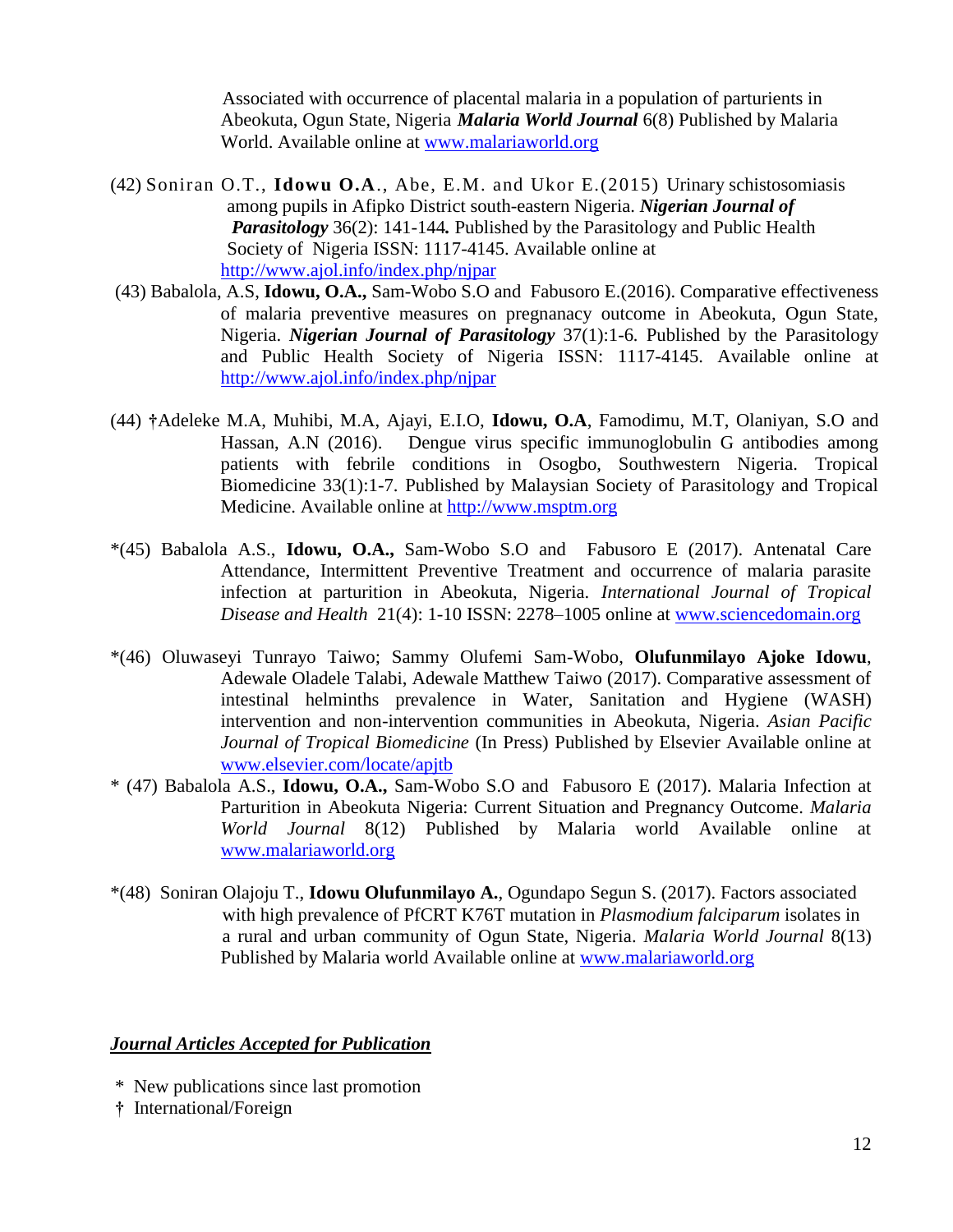# *Edited Conference Proceedings*

- **(i) Idowu,O.A.,** C.F. Mafiana and Sotiloye Dapo (2004) A survey of anaemia among pregnant women in Abeokuta, Nigeria. *Proceedings of the 1st International Conference on Science and National Development*, October 25-28 : 19-25. College of Natural Sciences, UNAAB
	- (ii) Soniran O Temidayo\*, **Idowu Olufunmilayo**, Idowu A Babatunde, Ajana Olusegun Evaluation of in vivo Antiplasmodial Activities of extracts of Morinda morindiodes (Bak.) in the treatment of malaria in Ogun State. Proceeding of Parasite to Prevention: Advances in the understanding of malaria Edinburgh, UK. 20-22 October 2010 Published by Malaria Journal 2010, 9(Suppl 2):P51 [http://www.malariajournal.com/content/9/S2/P51.](http://www.malariajournal.com/content/9/S2/P51)

#### **Articles Submitted For Publication**.

- i. Babalola A.S., **Idowu, O.A.,** Sam-Wobo S.O and Fabusoro E . The Usefulness of Pregnancy Associated Malaria Preventive measures on perinatal infection and outcome
- ii. Adekoya, V.O., **Idowu, O.A;** Ademolu, K.O. and Akinloye, O.A. Enzymatic Activities in Malaria Parasite and HIV Infections among Pregnant Women in Abeokuta, Ogun State, Nigeria.
- iii. Adekoya, V.O., **Idowu, O.A;** Ademolu, K.O. and Akinloye, O.A. Malaria Parasite Infections Among Ante-Natal Women Of Different Hiv Status In Abeokuta, Nigeria.

# **10 MAJOR CONFERENCES ATTENDED WITH PAPERS READ**

- **(i) Idowu, O.A**., Adekoya, V.O., Ademolu, K.O and Akinloye O.A (2014). Enzymatic Activities in Malaria Parasite and HIV Infections among Pregnant Women in Abeokuta, Nigeria**.** *Biomed Central Conference themed "Challenges in Malaria Research"* organized by the Malaria Journal held between  $22<sup>nd</sup>$  and  $24<sup>th</sup>$  September, 2014
- (ii) **Idowu, O.A.,** Ogundeyi Samuel, Sam-Wobo S.O and Fabusoro E.(2014)**.,** Impact of Enlightenment and Monitoring on the Use of Long Lasting Insecticide Nets For Malaria Prevention among Children Under Five Years in a Rural Community in Nigeria. *Gordon Research Conference on Tropical Infectious Diseases.* Held at Galveston Hotel Texas, United State of America between  $10^{th}$  -15<sup>th</sup> February, 2013.
- (iii)**Idowu, O.A.** and Babatunde, O.O (2013) Parasitic infections in Finger- sucking school age children. **World Society for Pediatric Infectious Diseases Conference,** Held at Cape Town Conference Centre, Cape Town, South Africa. November 19- 22 November, 2013.
- (iv) Soniran O.T, **Idowu O.A** (2013) A Comparative study on the effect of intestinal parasites of two land snails on their nutritional Composition. Presented at the 2<sup>nd</sup> International *Conference on Giant Snail*. 2-5 June, 2013.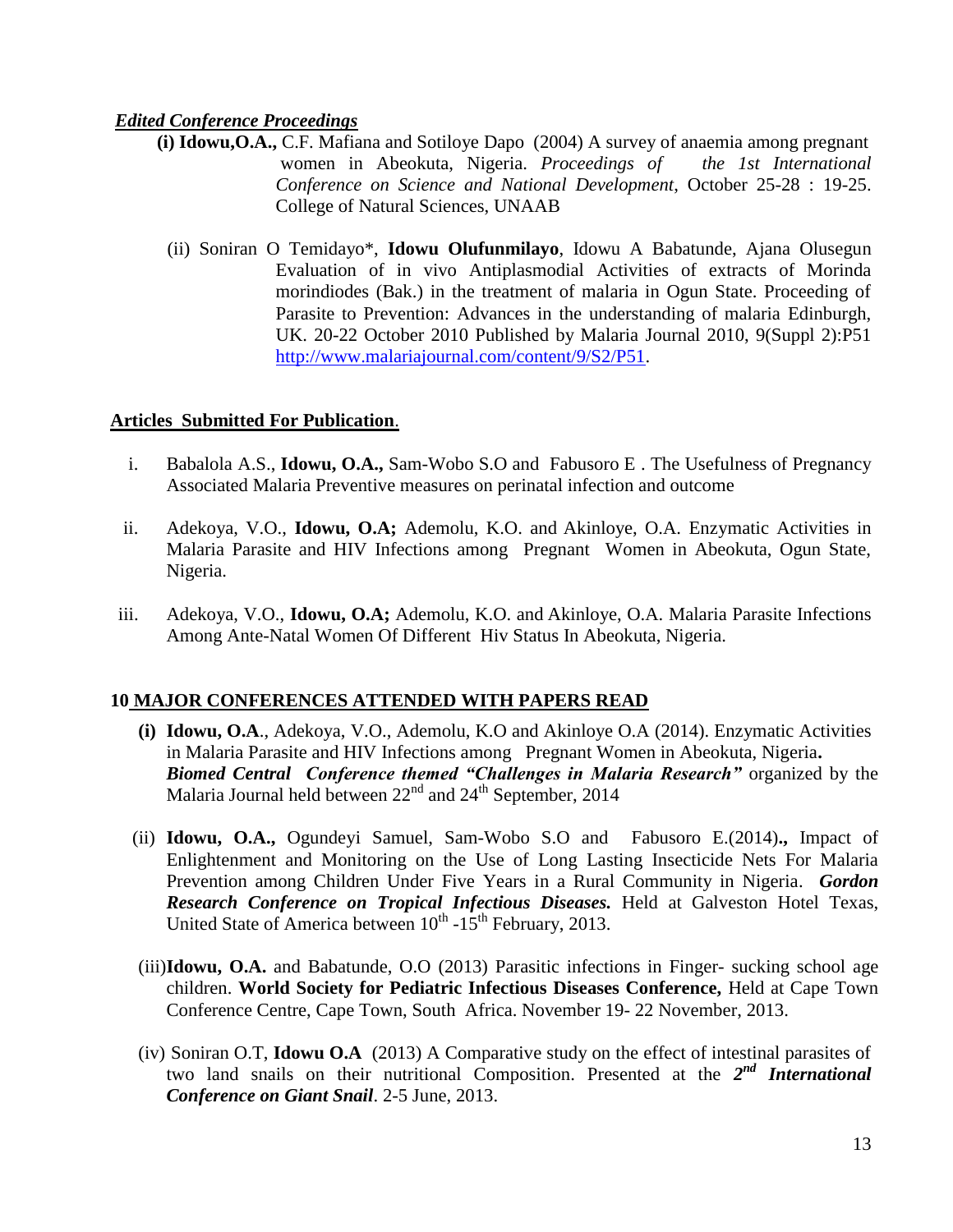- (v) **Idowu, O.A.,** Ogundeyi Samuel, Sam-Wobo S.O and Fabusoro E.(2011)**.,** Impact of Enlightenment and Monitoring on the Use of Long Lasting Insecticide Nets For Malaria Prevention among Children Under Five Years in a Rural Community in Nigeria. *Public Health Conference on Health and Wellbeing* (organized by the Royal Society for Public Health) held at Friends House, 173-177 Euston Road, London, NW1 2BJ between 8<sup>th</sup> and 9th September 2011.
- (vi)Sam-Wobo, S.O, Igenezoa, A. J, **Idowu, O.A**, Otesile, E.B, Ekpo U.F.and Kehinde O.O.(2010). Bovine trypanosomosis and its impact on cattle in derived savanna areas of Ogun State. Presented at the 33<sup>rd</sup> Annual Conference of the Parasitology and Public Health Society of Nigeria held at Usman danfodiyo University, Sokoto. Nov. 17- 20, 2009.
- (vii) **Idowu O.A,** Mafiana C.F (2007) Perceptions and home management practices of malaria in some rural communities in Abeokuta, Nigeria. Presented at the 2<sup>nd</sup>  *International Conference of the Journal of Travel Medicine and Infectious Disease***.** September 12, 2007, London, United Kingdom.
	- (viii) **Idowu O.A**, Mafiana C.F and Sotiloye Dapo (2007). Traditional birth home attendance and itsimplication for malaria control during pregnancy in Nigeria. Presented at the Centenary conference of the *Royal Society of Tropical Medicine and Hygiene,* September 13-15, 2007 London United Kingdom.

| Name of Student | <b>Title of Thesis</b>                                                                                                                                                                                | Date of<br><b>Commence</b><br>ment | Programme/<br>Status/<br><b>Expected date</b><br>of completion | <b>Level of</b><br><b>Supervision</b> |
|-----------------|-------------------------------------------------------------------------------------------------------------------------------------------------------------------------------------------------------|------------------------------------|----------------------------------------------------------------|---------------------------------------|
| Soniran O.T     | Evaluation<br>antiplasmodial<br>of<br>vivo<br>in<br>Morinda<br>of<br>of<br>activities<br>extracts<br>morindiodes (Bak.) in the treatment of<br>malaria.                                               | 2005                               | M.sc<br>Completed                                              | Major                                 |
| Ogundeyi Samuel | Impact Of Enlightment And Monitoring On<br>The Use Of Long Lasting Insecticide Nets<br>For Malaria Prevention Among Children<br>Under Five Years In A Rural Community in<br>Nigeria                   | 2008                               | M.Sc<br>Completed                                              | Major                                 |
| Ogunsola, O.O   | The Use Of Insecticide Treated Nets And<br>Effect Of Intermittent Preventive<br>The<br>Treatment In Malaria Control Among<br>Pregnant Women In (Olugbo) Odeda Local<br>Government Area Of Ogun State. | 2007                               | M.Sc<br>Completed                                              | Major                                 |
| Obe, V.O        | Biochemical and Haematological Impacts of<br>Malaria and HIV Infections among Pregnant<br>Women in Abeokuta.                                                                                          | 2009                               | M.Sc<br>Completed                                              | Major                                 |

# **(11) POSTGRADUATE STUDENTS SUPERVISION**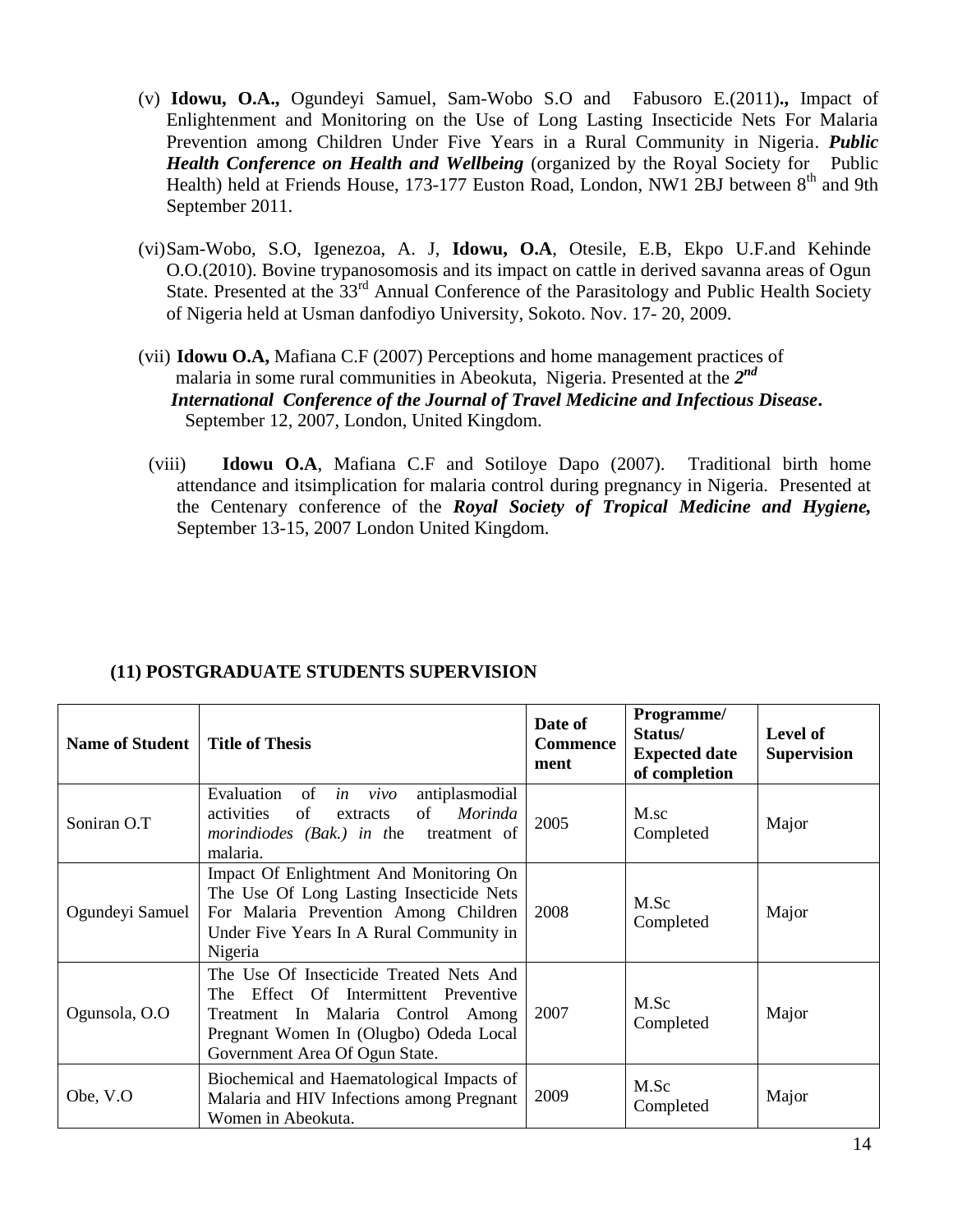| Soniran O.T    | Surveillance for Plasmodium falciparum<br>Drug Resistant Strains in Human population.                                                                                        | 2011 | Ph.D<br>On-going  | Major         |
|----------------|------------------------------------------------------------------------------------------------------------------------------------------------------------------------------|------|-------------------|---------------|
| Ajayi, O       | Effectiveness of Insecticide laden paint<br>in the Control of malaria                                                                                                        | 2014 | M.Sc/Ph.D         | Major         |
| Olorunniyi O   | To be determined                                                                                                                                                             | 2014 | M.Sc/Ph.D         | Major         |
| Fagbemi F.T    | To be determined                                                                                                                                                             | 2015 | M.Sc/Ph.D         | Major         |
| Babalola, A.S. | Occurrence of Placental and Congenital<br>Malaria in Newborns in Abeokuta.                                                                                                   | 2012 | M.Sc<br>Completed | Major         |
| Adeniyi O.F    | Malaria Parasite Infection in different HIV<br>Serotypes in Abeokuta.                                                                                                        | 2012 | M.Sc<br>Completed | Major         |
| Akarigbo T.O   | Studies on Malaria and Intestinal Parasites<br>infection in Children under-two years                                                                                         | 2012 | M.Sc<br>On-going  | Major         |
| Odeyemi J.O.   | Congenital<br><b>Studies</b><br>Placental,<br>on<br>Infection and Pregnancy Outcomes In<br>Mice infected with Plasmodium berghei                                             | 2014 | On-going          | Major         |
| Fawole         | Nosocomia Malaria<br><b>Studies</b><br>on<br>in<br>Selected Hospitals in Abeokuta                                                                                            | 2014 | On-going          | Major         |
| Igenoza, A.J   | Bovine trypanosomosis and its impact on<br>cattle in derived savanna areas of Ogun<br>State, Nigeria.                                                                        | 2004 | M.Sc<br>Completed | Collaborative |
| Asiwaju, R.T   | Perception<br>and<br>Study<br>Communal<br>of<br>Intestinal Helminthes and Malaria Parasites<br>Some<br>Controlled<br>Guineaworm<br>in<br>Communities in Ogun State, Nigeria. | 2004 | M.Sc<br>Completed | Collaborative |
| Abe, E.M       | Geospatial Distribuion Of Fresh Water<br>Snails Intermediate Hosts Of Parasites In<br>Abeokuta Area Of Ogun State, Nigeria.                                                  | 2008 | M.Sc<br>Completed | Collaborative |
| Owolabi, O.J   | Comparison of the efficacies of commonly<br>used antibiotics for the treatment of<br>Salmonella enterica serovar typhi infection                                             | 2007 | M.Sc<br>Completed | Collaborative |
| Opatola O.S    | Integration<br>Behavioural<br>of<br>Change,<br>Treatment, Water, Sanitation and Hygiene<br>in the Elimination of Soil Transmitted<br>Helminthes, Ogun State, Nigeria.        | 2014 | M.Sc<br>On-going  | Collaborative |
| Lateef O.N     | Non-Tuberculous Mycobacteria Associated<br>with HIV Patients on Antiretroviral Therapy<br>in Abeokuta, Nigeria.                                                              | 2013 | M.sc On-going     | Collaborative |

# **CONTRIBUTIONS TO KNOWLEDGE**

 My research has been geared towards control of parasitic diseases with special interest in maternal and child health. Two important areas of focus can be clearly spelt out. **MALARIA RESEARCH**

#### **Malaria in Pregnancy**

Pregnant women are the main adult group at risk for malaria; My research has partly been geared towards investigating malaria and its effect on pregnant women in Abeokuta. The study identified the need to improve on malaria prevention during pregnancy as a high prevalence of malaria infection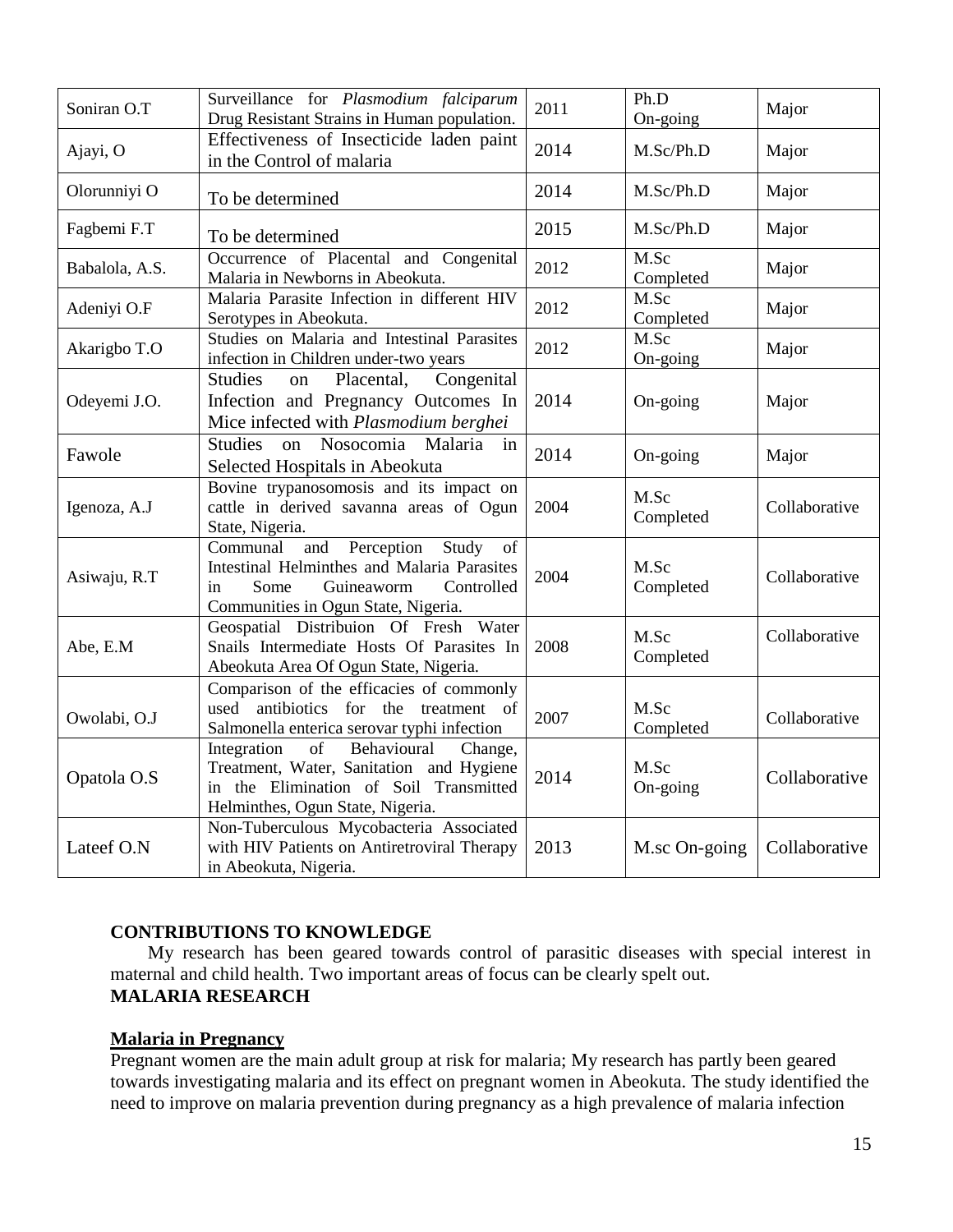was recorded in Abeokuta (**Publications 7 and 14).** A high level of anaemia was also reported in our study on pregnant women especially among primigravids and women patronizing Traditional birth homes (TBH) for antenatal care **(Publication 6).** I also reported Traditional Birth Home (TBH) attendance by pregnant women as partly responsible for the high prevalence of malaria in pregnancy recorded in Abeokuta. This therefore identifies women in TBH as targets for malaria control interventions. It was also documented through my research that Patronage of TBHs was linked more with cultural beliefs than poverty, since the cost of antenatal care at the TBH was higher than that of the public hospitals in the same locality **(Publication 14).**

One of the ways of managing severe anaemia is to transfuse such individuals with whole or packed blood cells. My study on transfusion malaria revealed that blood bank storage of malaria parasite infected blood does not destroy the parasite infectivity or virulence but only slows down an initial level of parasite multiplication in a transfused individual**(Publication 17)**

Poor knowledge on causes, treatment and prevention of malaria were observed to influence the health seeking behaviour of pregnant women with respect to malaria prevention and treatment. **(Publications 11, 13 & 14).** The use of herbal remedy was observed to be generally high and patronage of drug vendors for the treatment of malaria was identified by some of the studies conducted as a major limitation to malaria control in Abeokuta and that drug hawkers sold counterfeits and substandard antimalaria tablets **(Publications 7 &8).** 

We have also through research documented risk factors associated with occurrence of placental malaria in Abeokuta **(Publication 41)**

#### **Herbs and Malaria Treatment**

The common use of herbal remedies for malaria treatment in the populace prompted an ethnobotanical survey in Abeokuta and its environs to document the commonly used antimalaria plants in the state **(Publication 19).** *Morinda morindiodes* was one of the commonly used plant for malaria treatment but with little or no scientific backing to its efficacy, hence the need for us to test its antimalaria properties**(Publication 26).** For the first time in literature, the antimalaria property of *Morinda morindiodes* was documented through my research; although its effect is suppressive and not able to clear the parasites. The toxicity of some of the antimalaria plant extract was also studied to determine their safety **(Publication 28 &36).**

Further studies were carried out to ascertain the effect of combination of herbs with antimalaria properties (as commonly used by people) on the malaria parasite. Combination of herbal remedies for malaria treatment was observed to decrease the chemosuppressive ability of the extracts. Despite the strength of *M. morindiodes* and *M. lucida* in monotherapy, administration of combination of these extracts in infected mice was unable to achieve the chemosuppression level recorded when administered singly **(Publication 35).**

# **Malaria Vector and Environmental Management**

Environmental management is essential in the control of malaria in any community. Some of my studies were also geared towards mosquito behavior as well as assessing the effects of control measures against the malaria vector. Although in literature Anopheles mosquitoes do not breed indoors but we wanted to test the possibility of an evolution in its behavior. In one of our studies we investigated the likelihood of malaria parasite vector breeding indoors and we reported that only three species: *Ae. aegypti, Cx. quinquefaciatus*and *E. chrysogaster* were encountered to breed indoors, *Anopheles spp* did not breed in door **(Publication 29).** This was also corroborated by our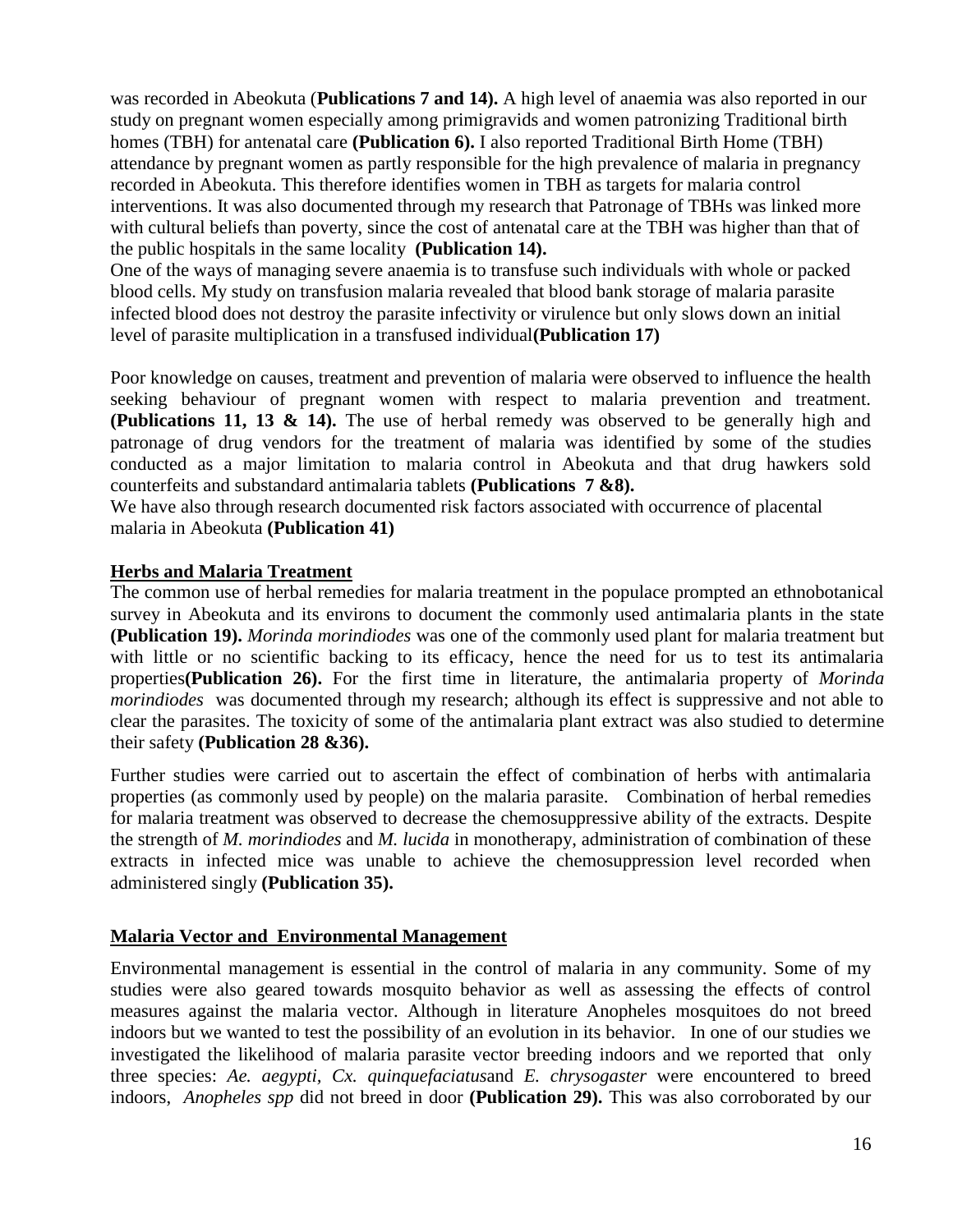study of effect of indoor water storage on malaria prevalence among pregnant women in Abeokuta **(Publication 32)**

The first operational research on the impact of the use of Long Lasting Insecticide Nets (LLIN) in malaria prevention in Abeokuta was conducted in some of my research studies **(Publication 23**). Factors responsible for limited use of LLIN for malaria prevention were also documented **(Publication 23).**

The commonly used measure against malaria vector(mosquitoes) – window and door nets were reported in my studies as ineffective since most window net were observed to be damaged though still in use **(Publication 25).**

The incorporation of public enlightenment and LLIN usage monitoring as well as mobilization has been documented to have a higher chance of reducing malaria prevalence than when LLIN are just distributed without any follow-up on recipients **(Publication 34).**

We also documented that road construction activities in Abeokuta metropolis increased mosquito population and malaria prevalence in the areas where construction activities are on-going **(Publication 38); h**ence the need to intensify control activities in areas with such developmental activities**.**

# **(ii) Other Human and Animal Parasites of Medical Interest.**

Studies conducted on prevalence and limitation to control of helminth and protozoan parasites revealed the following

- (a) The high level of faecal contamination has contributed immensely to the high prevalence of faecal orally transmitted parasites in Abeokuta metropolis (Publication 9) .
- (b) Food vendors in Abeokuta were identified as major facilitators in food contamination (Publication 9).
- (c) Helminth infection in pregnant women could contribute to anaemia in pregnancy and much more with helminth -malaria co-infection (Publication 5)
- (d) Poor level of hygiene, ignorance and finger sucking habit of children exposes them more to intestinal parasite infections (Publication 23).
- (e) The need to enforce meat inspection policy was recommended in our study on Fascioliasis, this is because Fasciola infected liver were sold in Abeokuta markets and such liver were discovered to have poor nutritional values (12).

# **12. EXTRA CURRICULLA ACTIVITIES**

- **(i) Zonal Secretary**, Ladies of the Full Gospel Business Men"s Fellowship International, Abeokuta Zone.
- **(ii) Church Administrator,** Stone Church light House, Abeokuta.
- **(iii) Reviewer:** Nigerian Journal of Parasitology and Public Health.
- **(12b) Hobbies:** Reading, singing and cooking

# **13. REFEREEES**

- i. Prof. U.F Ekpo Department of Pure and Applied Zoology Federal University of Agriculture, Abeokuta.
- ii. Prof. C.F Mafiana